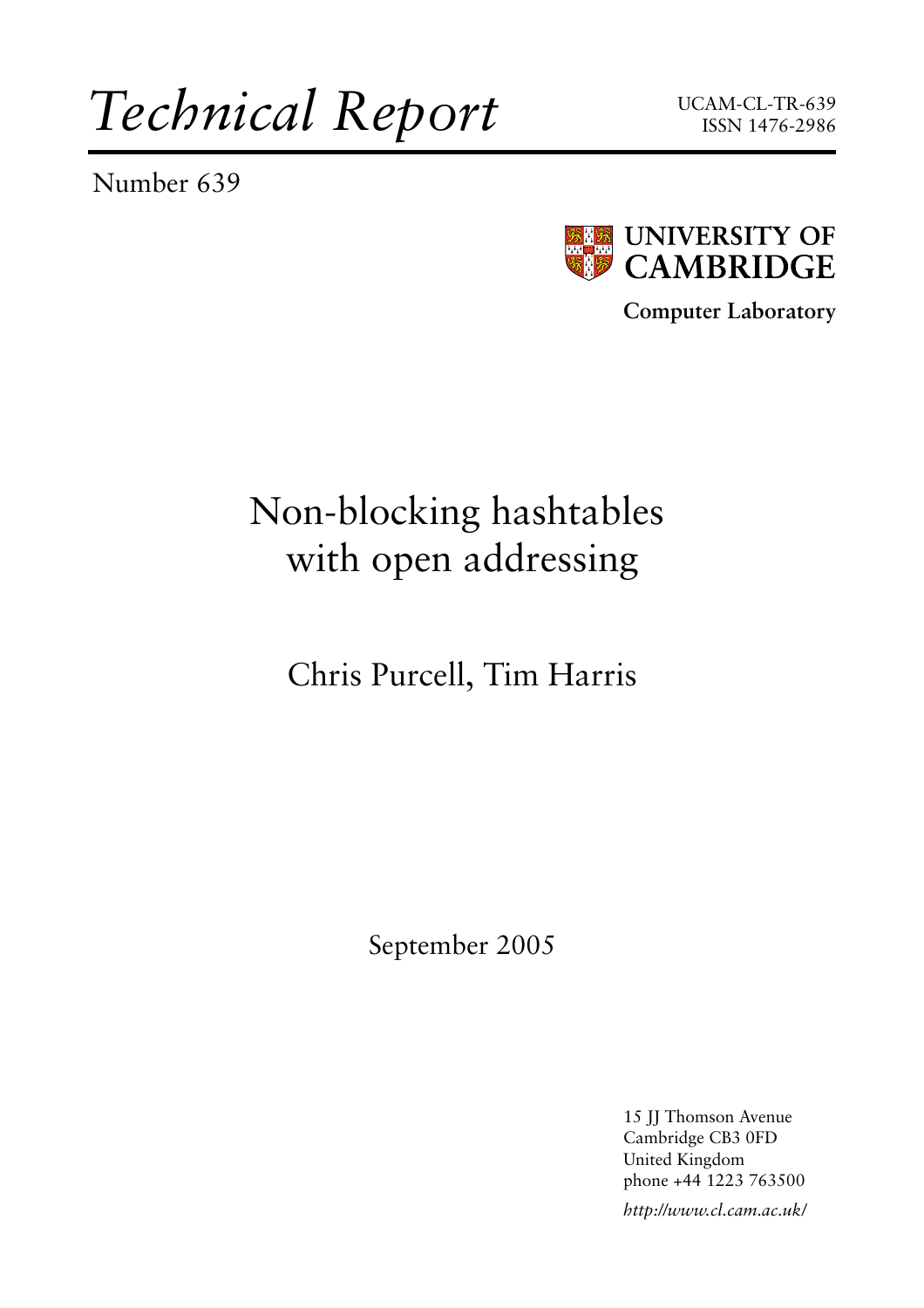c 2005 Chris Purcell, Tim Harris

Technical reports published by the University of Cambridge Computer Laboratory are freely available via the Internet:

*http://www.cl.cam.ac.uk/TechReports/*

ISSN 1476-2986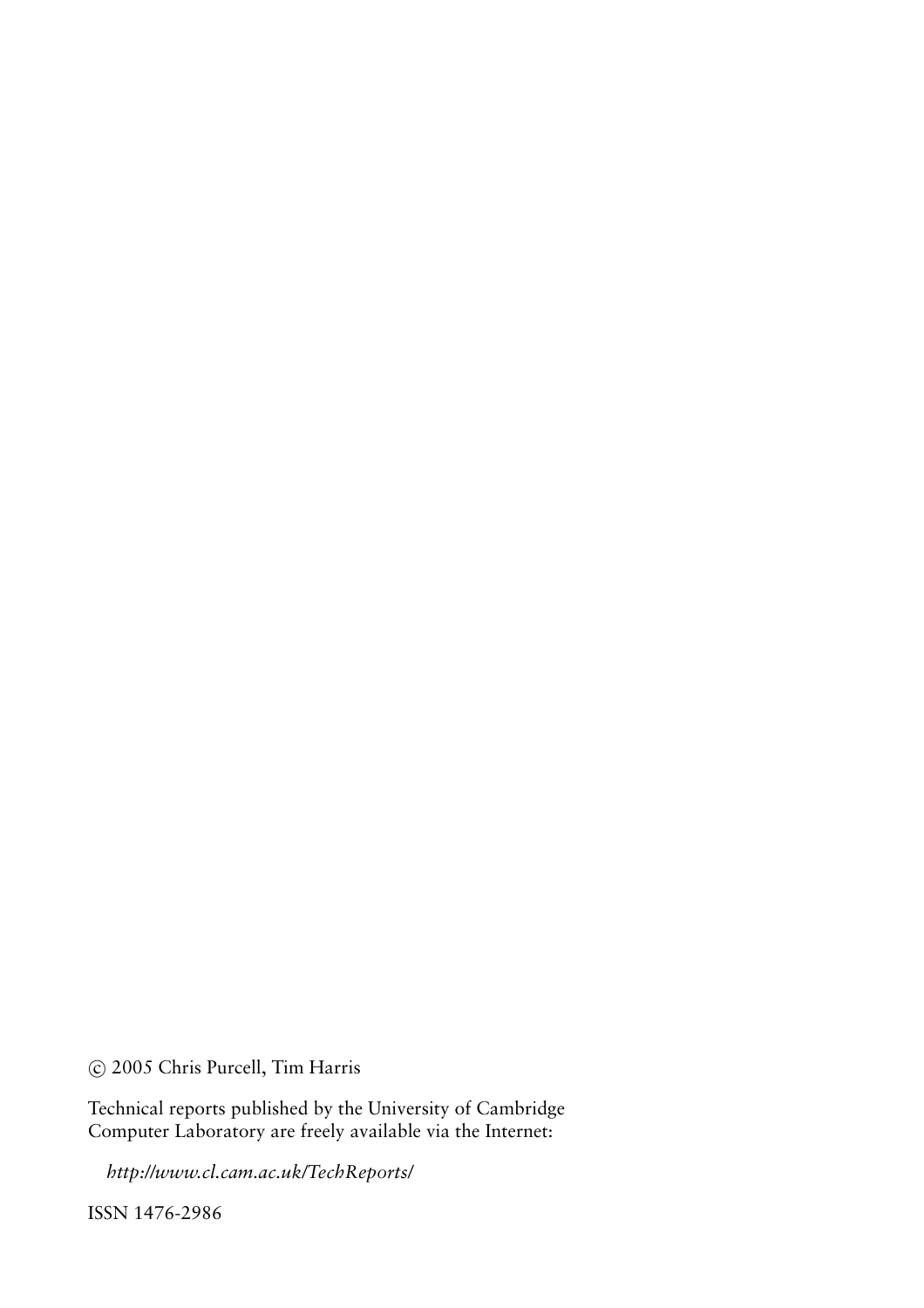## Non-blocking Hashtables with Open Addressing

Chris Purcell Tim Harris

#### Abstract

We present the first non-blocking hashtable based on open addressing that provides the following benefits: it combines good cache locality, accessing a single cacheline if there are no collisions, with short straight-line code; it needs no storage overhead for pointers and memory allocator schemes, having instead an overhead of two words per bucket; it does not need to periodically reorganise or replicate the table; and it does not need garbage collection, even with arbitrary-sized keys. Open problems include resizing the table and replacing, rather than erasing, entries. The result is a highly-concurrent set algorithm that approaches or outperforms the best externallychained implementations we tested, with fixed memory costs and no need to select or fine-tune a garbage collector or locking strategy.

## 1 Introduction

This paper presents a new design for non-blocking hashtables in which collisions are resolved by open addressing, i.e. probing through the other buckets of the table, rather than external chaining through linked lists.

The key idea is that rather than leaving tombstones to mark where deletions occur, we store per-bucket upper bounds on the number of other buckets that need to be consulted. This means that unlike the earlier designs we discuss in Section 2.2, ours supports a mixed workload of insertions and deletions without the need to periodically replicate the table's contents to clean out tombstones. Consequently, the table can operate without the need for dynamic storage management so long as its load factor remains acceptable.

Our design is split into three parts. Section 3.1 deals with maintaining the shared bounds associated with each bucket. The key difficulty here is ensuring that a bound remains correct when several entries are being inserted and removed at once. Section 3.2 builds on this to provide a hashtable. The main problem in doing so is guaranteeing non-blocking progress while ensuring that at most one instance of any key can be present in the table. In Section 3.3, we present a more complicated design allowing larger keys and a better progress guarantee, and in Section 3.4 we discuss open problems with the algorithm.

Section 4 evaluates the performance of our algorithm, compared to state-of-the-art designs based on external chaining. As with these, we rely only on the single-word atomic operations found on all modern processor families. Additionally, our algorithm has many properties that machines rely on for optimal performance: operations run independently, updating disjoint memory locations (disjoint access parallel) and not modifying shared memory during logically read-only operations (*read parallel*), and hence typically run in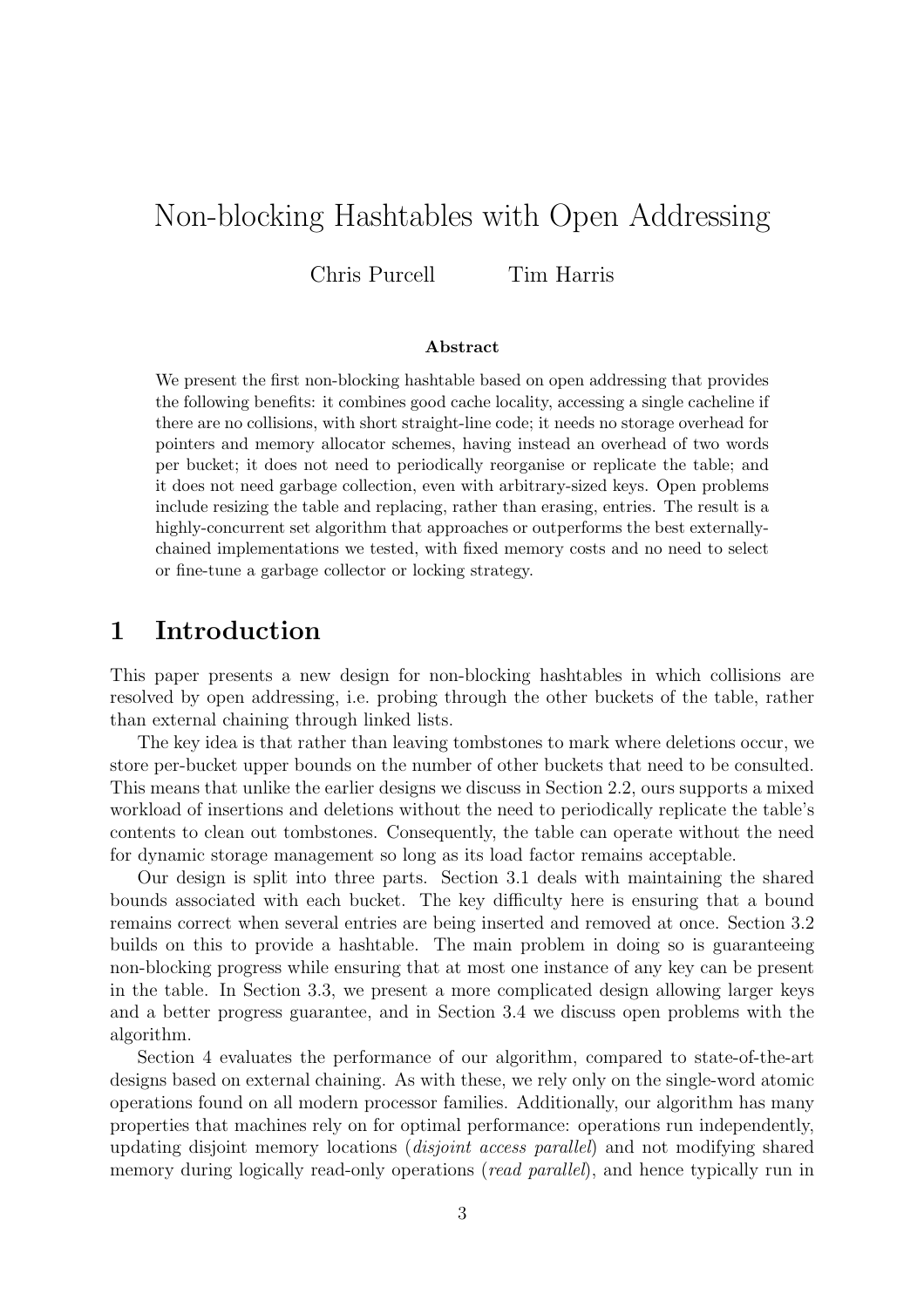parallel on multi-processor machines. Finally, a low operation footprint (shared memory touched per operation) gives greater throughput under stress by easing pressure on the memory subsystem.

Our results reflect this, demonstrating performance comparable with the best existing designs in all tested cases. On highly-parallel workloads with many updates, our algorithm ran 35% faster; while a single-threaded run with mostly read-only operations was the worst case, running 40% slower than the best existing design.

Proof of correctness and progress properties can be found in Appendix A.

## 2 Background

#### 2.1 Non-blocking Progress Guarantees

Data structures are easiest to implement when accessed in isolation, but general schemes for enforcing that isolation — for instance, using mutual exclusion locks — typically result in poor scalability and robustness in the face of contention and failure. Concurrent algorithms that avoid mutual exclusion are generally non-blocking: suspension of any subset of threads will not prevent forward progress by the rest of the system.

The weakest non-blocking guarantee is obstruction-freedom: if at any time a thread runs in isolation, it will complete its operation within a bounded number of steps. This precludes mutual exclusion, as suspension of a lock-holding thread will prevent others waiting on that lock from making progress. Lock-freedom combines this with guaranteed throughput: any active thread taking a bounded number of steps ensures global progress. Unfortunately, creating practical non-blocking forms of even simple data structures is notoriously difficult.

#### 2.2 Related Work

 $Externally-chained$  hashtables store each bucket's collisions<sup>1</sup> in a list. Michael introduced the first practical lock-free hashtables based on external chaining with linked lists [8]. Shalev and Shavit described *split-ordered lists* that allow the number of buckets to vary dynamically [9]. Fraser detailed lock-free skip-lists and binary search trees [2]. Recently, Lea has contributed a high-performance, scalable, *lock-based*, externally-chained hashtable design to the latest version of Java (5.0), which avoids locking on most read-operations, preserving read-parallelism.

All of the above designs rely on an out-of-band garbage collector. Michael reported that reference counting was unacceptably slow for this purpose as it did not preserve read-parallelism; he proposed using safe memory reclamation [7] to get a strictly bounded memory overhead. Fraser used a simple low-overhead garbage collection scheme, epochbased reclamation, where all threads maintain a current epoch, and memory is reclaimed only after all epochs change; this has a potentially unbounded memory footprint, and a large one in practice.

Tombstones are the traditional means of handling deletion in an open addressed hashtable [3], but cause degenerate search times in the face of a random workload with frequent deleting. Martin and Davis [5] proposed using periodic table replication to limit

<sup>&</sup>lt;sup>1</sup>We refer to a key stored outside its primary bucket as a *collision*.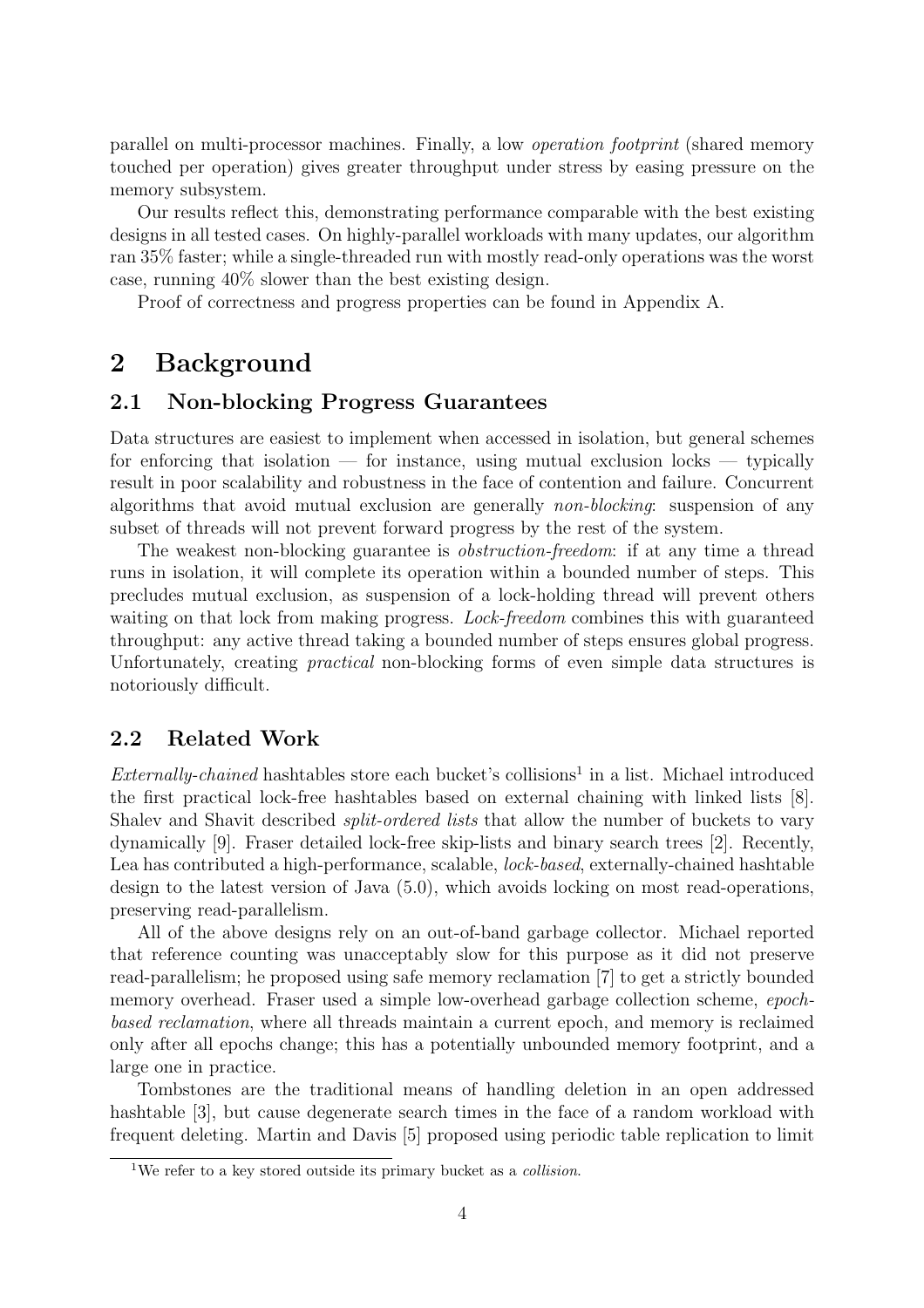| Probe bound               |   | 2 |  |  |    |    |  |  |  |  |  |
|---------------------------|---|---|--|--|----|----|--|--|--|--|--|
| Key                       | ۰ | 9 |  |  | 17 | 12 |  |  |  |  |  |
| 2 steps in probe sequence |   |   |  |  |    |    |  |  |  |  |  |

Figure 1: Bounds on collision indices for a hash table holding keys {3, 7, 9, 12, 17}. Hash function is (key mod 8), probe sequence is quadratic  $[\frac{1}{2}(i^2+i)]$ . Key 17 is stored two steps along the probe sequence for bucket 1, so the probe bound is 2.

tombstone growth, relying on garbage collection to reclaim old tables. More recently, Gao et al. [1] presented a design with in-built garbage collection.

Both designs limit tombstone reuse to reinsertions of the old key, to achieve linearizability, and do not address the issue of storing multi-word keys directly in the table. The rest of our paper presents solutions to these problems, which we believe are compatible with the replication algorithms already proposed.

## 3 Memory-Management-Free Open Addressing

Each bucket in our hashtable stores a bound on its collisions' indices in the probe sequence (Figure 1). When running in isolation, a reader follows the probe sequence this number of steps before terminating; an insert that collides raises the bound if necessary; and an erase that empties the last bucket in this truncated probe sequence searches back for the previous collision and decreases the bound accordingly.

We make this safe for concurrent use in two steps, first maintaining each bucket's bound in Section 3.1, then ensuring keys are not duplicated in Section 3.2.

#### 3.1 Bounding Searches

Maintaining the probe bounds concurrently is complicated by the need to lower them: simply scanning the probe sequence for the previous collision and swapping it into the bound field may result in the bound being too large if the collision is removed, slowing searches, or too small if another collision is inserted, violating correctness (Figure 2).

In order to keep the bounds correct during erasures, we use a *scanning phase* during which the thread erasing the last collision in the probe sequence searches through the previous buckets to compute the new bound (lines 18–22). A thread announces that it is in this phase by setting a scanning bit to true (line 18); this bit is held in the same word as the bound itself, so both fields are updated atomically.

Dealing with insertions is now easy: they atomically clear the scanning bit and raise the bound if necessary (lines  $9-12$ ). Deletions also clear the scanning bit (line 16), but are complicated by the scanning phase. We rely on the fact that at most one thread can be in the process of erasing a given collision, and that threads only start scanning when erasing the last collision in the probe sequence. The collision's index value thus identifies the scanning thread and, if it is still present as the bound when scanning completes, and if the scanning bit is still set, we know there have been no concurrent updates (line 22). Otherwise, we retry the scanning phase.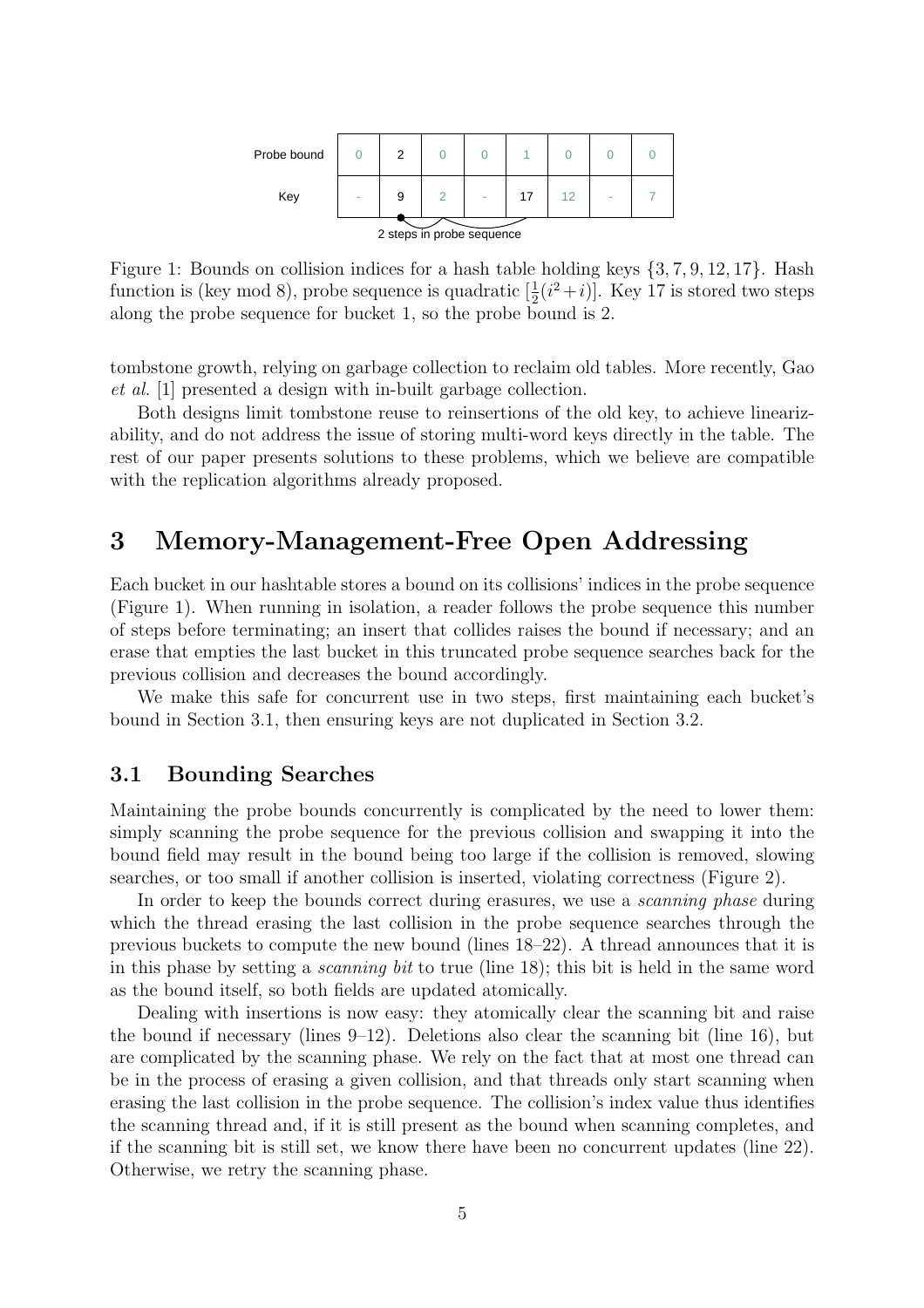| Probe bound | 3  |  |   |  |
|-------------|----|--|---|--|
| Key         | 17 |  | h |  |

After a collision is removed, a thread scans for the previous collision.

| Probe bound |   |    |  |  |   |  |
|-------------|---|----|--|--|---|--|
| Key         | ۰ | 17 |  |  | ۰ |  |

If a concurrent erasure is missed, the bound may be left too large.

| Probe bound |    |   |   |  |   |
|-------------|----|---|---|--|---|
| Key         | 17 | ۰ | 9 |  | - |

Worse, if a concurrent insertion is missed, the bound may be made too small.

Figure 2: Problems maintaining a shared bound after a collision is removed from the end of the probe sequence.

Given a lock-free atomic compare-and-swap (CAS) function, the pseudocode in Figure 3 is lock-free. We represent the packing of an int and a bit into a machine word with the  $\langle .,. \rangle$  operator.

### 3.2 Inserting and Removing Keys

Inserting and removing keys concurrently is complicated by the lack of a pre-determined bucket for any given key. Inserting into the first empty bucket is not sufficient because, as Figure 4 shows, a concurrent erasure may alter which bucket is 'first', and a key may be duplicated. If duplicate keys are allowed in the table, concurrent key erasure becomes impractical.

To ensure uniqueness, we split insertions into three stages (Figure 5). First, a thread reserves an empty bucket and publishes its attempt by storing the key it is inserting, along with an 'inserting' flag. Next, the thread checks the other positions in the probe sequence for that key, looking for other threads with 'inserting' entries, or for a completed insertion of the same key. If it finds another insertion in progress in a bucket then it changes that bucket's state to 'busy', stalling the other insertion at that point in time. If it finds another completed insertion of the same key, then its own insertion has failed: it empties its bucket and returns 'false'. In the final stage, it attempts to finish its own insert, changing the 'inserting' flag in its bucket to 'member'. It must do this with a CAS instruction so that it fails if stalled by another thread; if stalled, the thread republishes its attempt and restarts the second stage.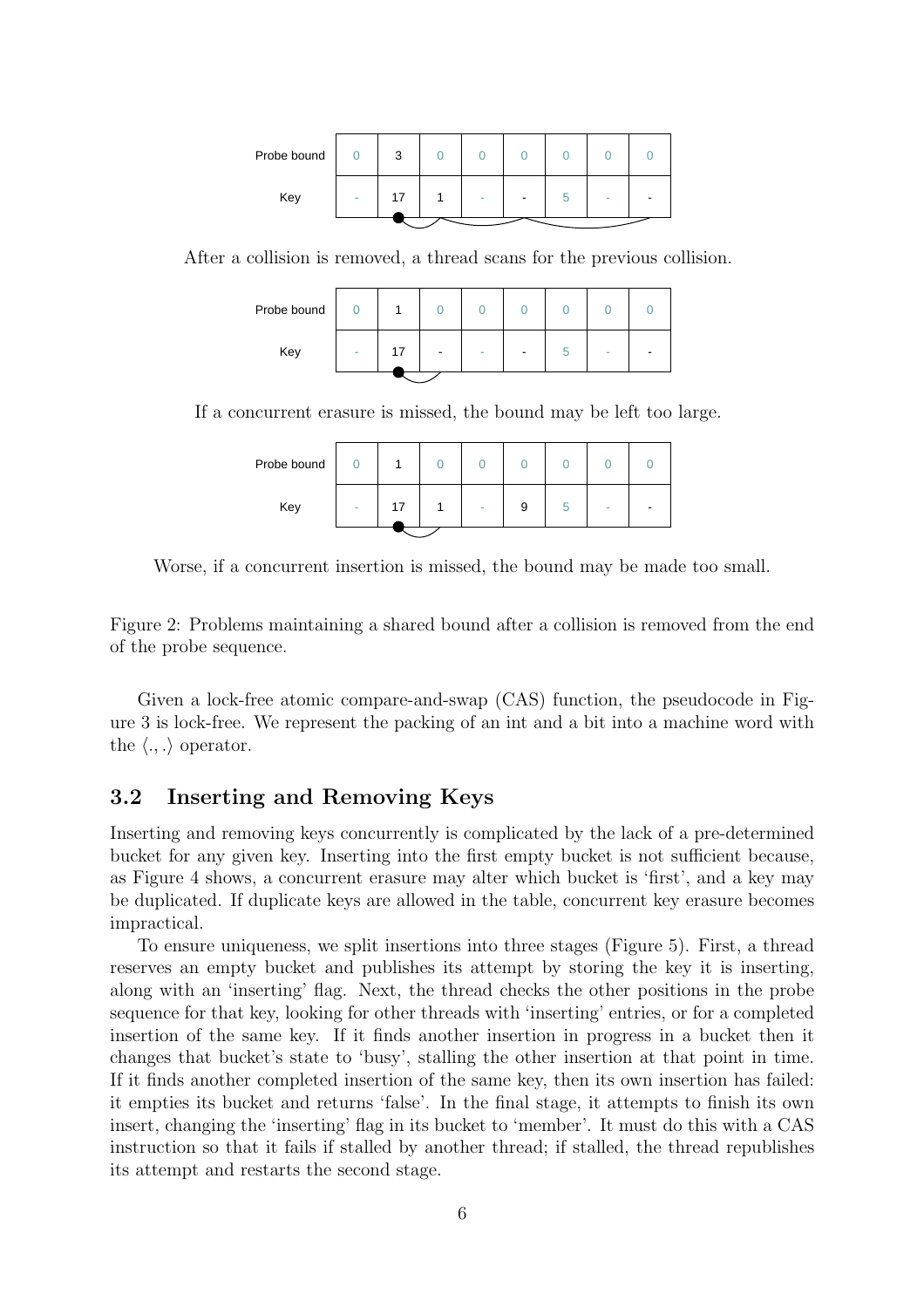| int GetProbeBound(int h): $//$ Maximum offset of any collision in probe seq.                         |
|------------------------------------------------------------------------------------------------------|
| void Conditionally Raise Bound (int h, int index): // Ensure maximum $\geq$ index                    |
|                                                                                                      |
|                                                                                                      |
|                                                                                                      |
| while $\neg CAS(\&bounds[h],\langle old\_bound,scanning \rangle, \langle new\_bound, false \rangle)$ |
| void Conditionally Lower Bound (int h, int index): $//$ Allow maximum $\lt$ index                    |
|                                                                                                      |
|                                                                                                      |
|                                                                                                      |
|                                                                                                      |
| $i :=$ index-1 // Scanning phase: scan cells for new maximum                                         |
|                                                                                                      |
|                                                                                                      |
|                                                                                                      |
|                                                                                                      |

Figure 3: Per-bucket probe bounds (continued below)

The pseudocode in Figure 6 is obstruction-free. Each bucket contains a four-valued state, one of empty, busy, inserting or member, and, for the latter two states, a key. The key and state must be modified atomically; we use the  $\langle .,.\rangle$  operator to represent packing them into a single word. A key k is considered inserted if some bucket in the table contains  $\langle k,member \rangle$ . The Hash function selects a bucket for a given key. The three insertion stages can be found in lines 42–50, 51–60 and 61, respectively.

Unlike Martin and Davis' approach [5], deleted buckets are immediately free for arbitrary reuse, so table replication is not needed to clear out tombstones. The algorithm preserves read parallelism and, assuming disjoint keys hash to separate memory locations, disjoint access parallelism. In the expected case where the bucket contains no collisions, the operation footprint is two words  $-$  a single cache line if buckets and bounds are interleaved.

#### 3.3 Extensions: Lock-Freedom and Multi-word Keys

We now turn to two flaws in the above algorithm. The first is that concurrent insertions may live-lock, each repeatedly stalling the other. One solution is to use an out-of-line contention manager: Scherer and Scott have described many suitable for use in any obstruction-free algorithm [10], which are easy to adopt. Another solution, which we cover in more detail as it is a non-trivial problem, is to make the algorithm lock-free.

The standard method of achieving lock-freedom is to allow operations to assist as well as obstruct each other. As given, however, the hash table cannot support concurrent assistance, as Figure 7 demonstrates: a cell's contents can change arbitrarily before returning to a previous state, allowing a CAS to succeed incorrectly. This is known as the ABA problem, and we return to it in a moment.

The second problem is storing keys larger than a machine word: in the algorithm as given, this requires a multi-word CAS, which is not generally available. However, we note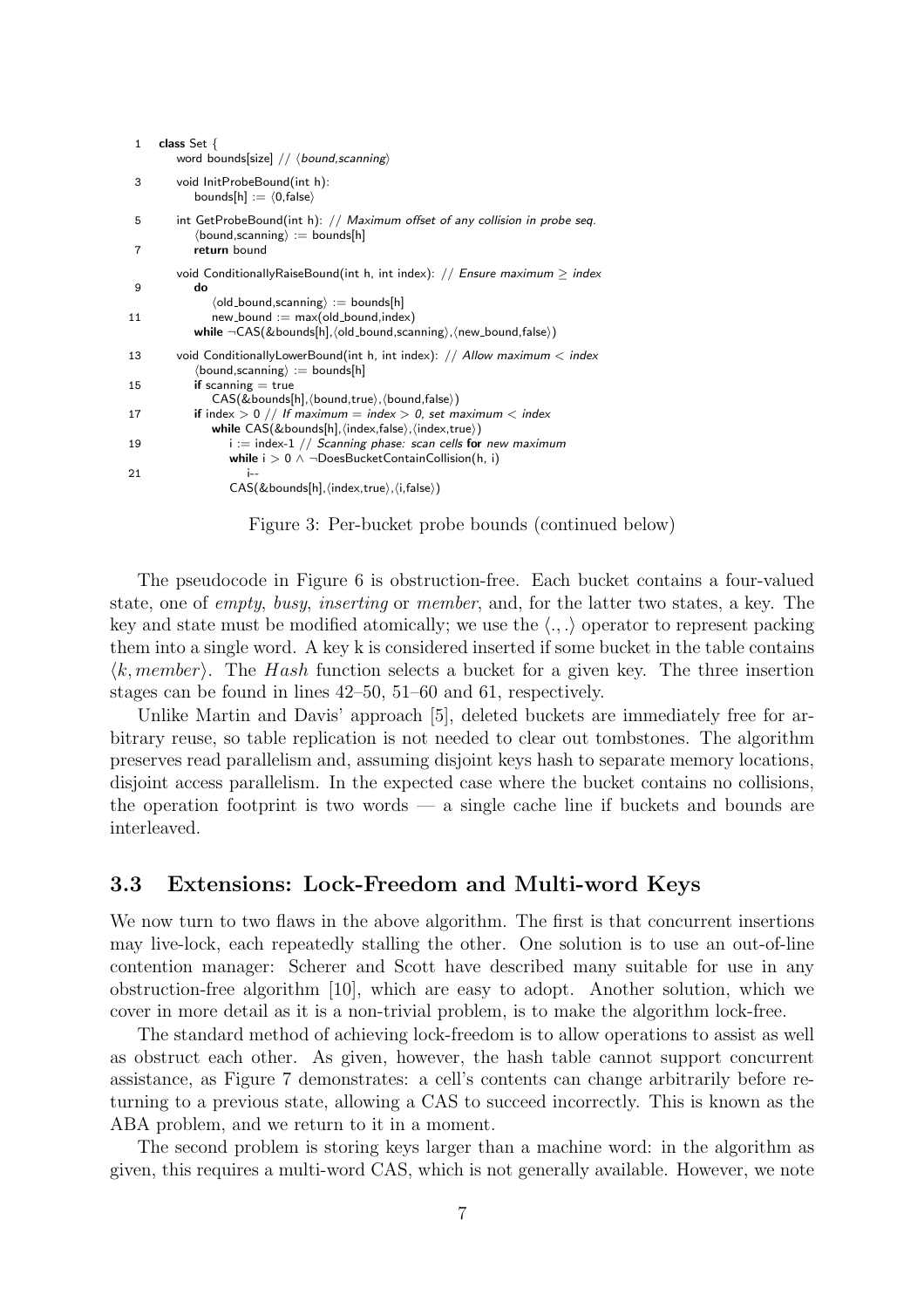| Probe bound | 2 |  |    |  |
|-------------|---|--|----|--|
| Key         | 9 |  | 13 |  |

One thread determines that the first empty bucket is at offset 1, and prepares to insert key 17 there.

| Probe bound | 2 |  |    |  |
|-------------|---|--|----|--|
| Key         |   |  | 13 |  |

Another thread removes key 9, and prepares to insert key 17. The first empty bucket is now at offset 0.

| Probe bound | 2  |    |   |    |                          |
|-------------|----|----|---|----|--------------------------|
| Key         | 17 | 17 | ۰ | 13 | $\overline{\phantom{a}}$ |

The two threads now insert, creating a duplicate of the key.

Figure 4: Problems concurrently inserting keys

that a cell's key is only ever modified by a single writer, when the cell is in busy state. This means we only need to deal with concurrent single-writer multiple-reader access to the cell, rather than provide a general multi-word atomic update. We can therefore use Lamport's version counters [4] (Figure 8).

If a cell's state is stored in the same word as its version count, the ABA problem is circumvented, allowing threads to assist concurrent operations. This lets us create a lock-free insertion algorithm (diagram in Figure 9, pseudo-code in Figure 10).

Each bucket contains: a version count; a state field, one of *empty*, *busy*, *collided*, visible, inserting or member; and a key field, publically readable during the latter three stages. The version count and state are maintained so that no state (except busy) will recur with the same version.

As before, a thread finds an empty bucket and moves it into 'inserting' state (lines 65–76), and checks the probe sequence for other threads with 'inserting' entries, or a completed insertion of the same key (lines 86–106). However, if multiple 'inserting' entries are found, the earliest in the probe sequence is left unaltered, and the others moved into 'collided' state. When the whole probe sequence has been scanned and all contenders removed, the earliest entry is moved into 'member' state (line 105) and the insertion concludes (lines 78–83).

This version of the hashtable is lock-free.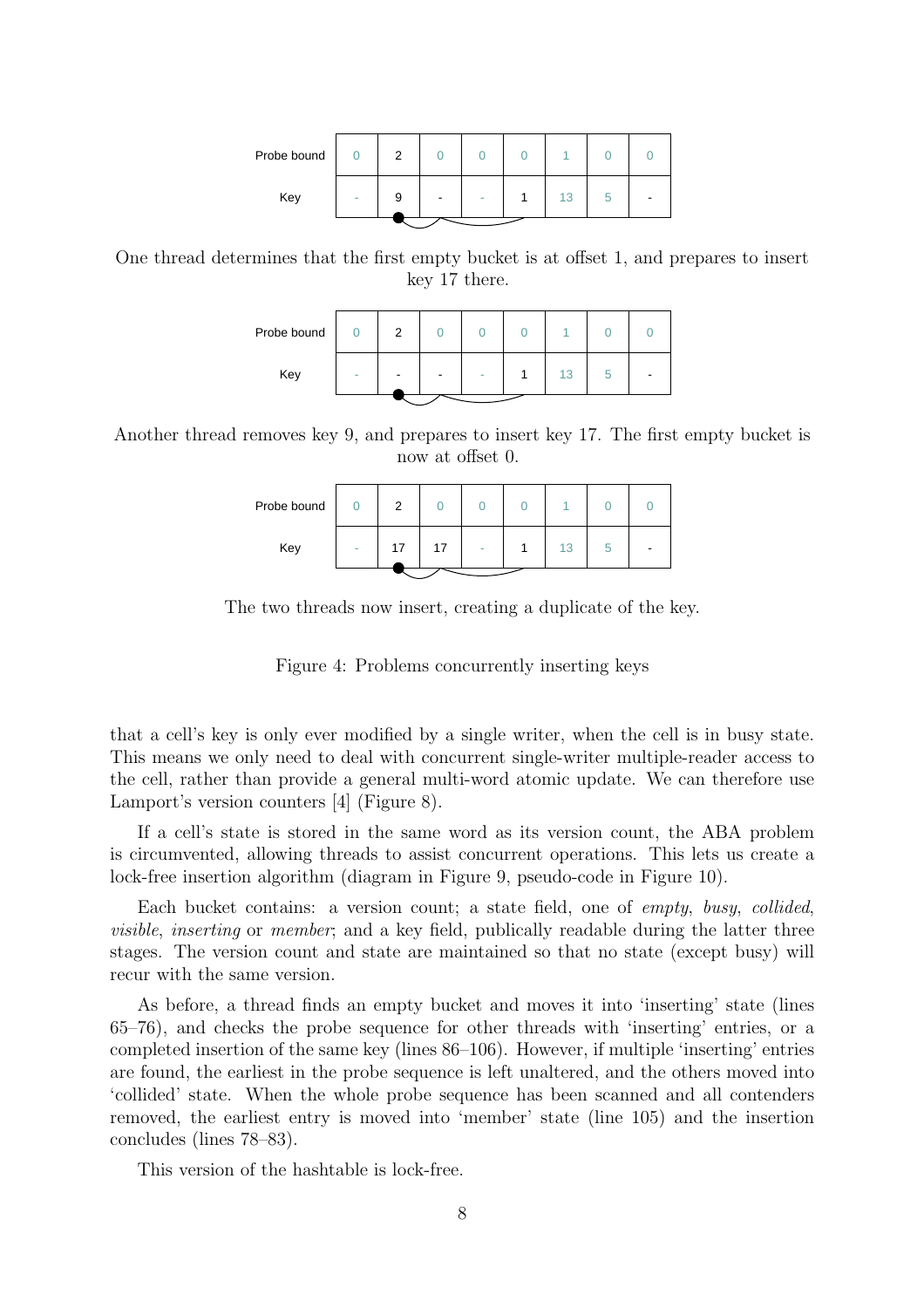| Probe bound   | $\Omega$ | 2      | $\Omega$ | 0     |        | 0         | 0                        | 0      |  |  |  |
|---------------|----------|--------|----------|-------|--------|-----------|--------------------------|--------|--|--|--|
| <b>State</b>  | empty    | member | member   | empty | member | inserting | empty                    | member |  |  |  |
| Key           |          | 9      |          |       | 17     | 12        | $\overline{\phantom{a}}$ |        |  |  |  |
| Initial state |          |        |          |       |        |           |                          |        |  |  |  |
| Probe bound   |          |        |          |       |        |           |                          |        |  |  |  |
| <b>State</b>  | empty    | member | member   | empty | member | inserting | inserting                | member |  |  |  |

Publish the attempted insertion in the second cell in the probe sequence, and raise the probe bound to cover it.

-

17

12

12

7

1

-

Key

9

| Collision    |       |        |        |       |        |      |           |        |
|--------------|-------|--------|--------|-------|--------|------|-----------|--------|
| offset bound |       |        |        |       |        |      |           |        |
| State        | empty | member | member | empty | member | busy | inserting | member |
| Kev          |       |        |        |       |        |      |           |        |

Stall all concurrent insertion attempts.

| Probe bound |       |        |        |       |        |      |        |        |
|-------------|-------|--------|--------|-------|--------|------|--------|--------|
| State       | empty | member | member | empty | member | busy | member | member |
| Key         |       |        |        |       |        | -    |        |        |

Move bucket into 'member' state.

Figure 5: Inserting key 12

#### 3.4 Open Problems: Dynamic Growth and Key Replacement

If the set population approaches the number of buckets, we must replicate into a larger table. The Gao et al. [1] replication algorithm may be adaptable for this purpose. No aggregate time or memory cost is incurred on operations, as if the population stabilises, no further replications are required. Assuming each new table doubles in size, discarding the old table after growth is a memory overhead no greater than the final size of the table.

Even if a garbage collector is running, the bounded memory footprint provides several advantages. Many collectors are only activated when memory becomes scarce, so will benefit from less memory usage. Lacking pointers, no costly read or write barriers are needed to ensure memory is not leaked. Finally, the small number of memory allocations needed helps avoid any synchronization the allocator code may contain. The performance and latency benefits of these will depend on the memory management algorithms used.

As given, the algorithm cannot implement a dictionary, storing a value with each key, as there is no way to replace keys.

We hope to report these modifications in future work.

### 4 Results

In order to assess the performance of our new obstruction-free hashtable, we implemented a range of designs from the literature: Michael's 'dynamic lock-free hashtable', which uses external chains to manage collisions and safe-memory-reclamation (MM-SMR) to manage storage, a variant of Michael's design using epoch-based garbage collection (MM-Epoch), a further variant of Michael's design using reference counting (MM-RC), and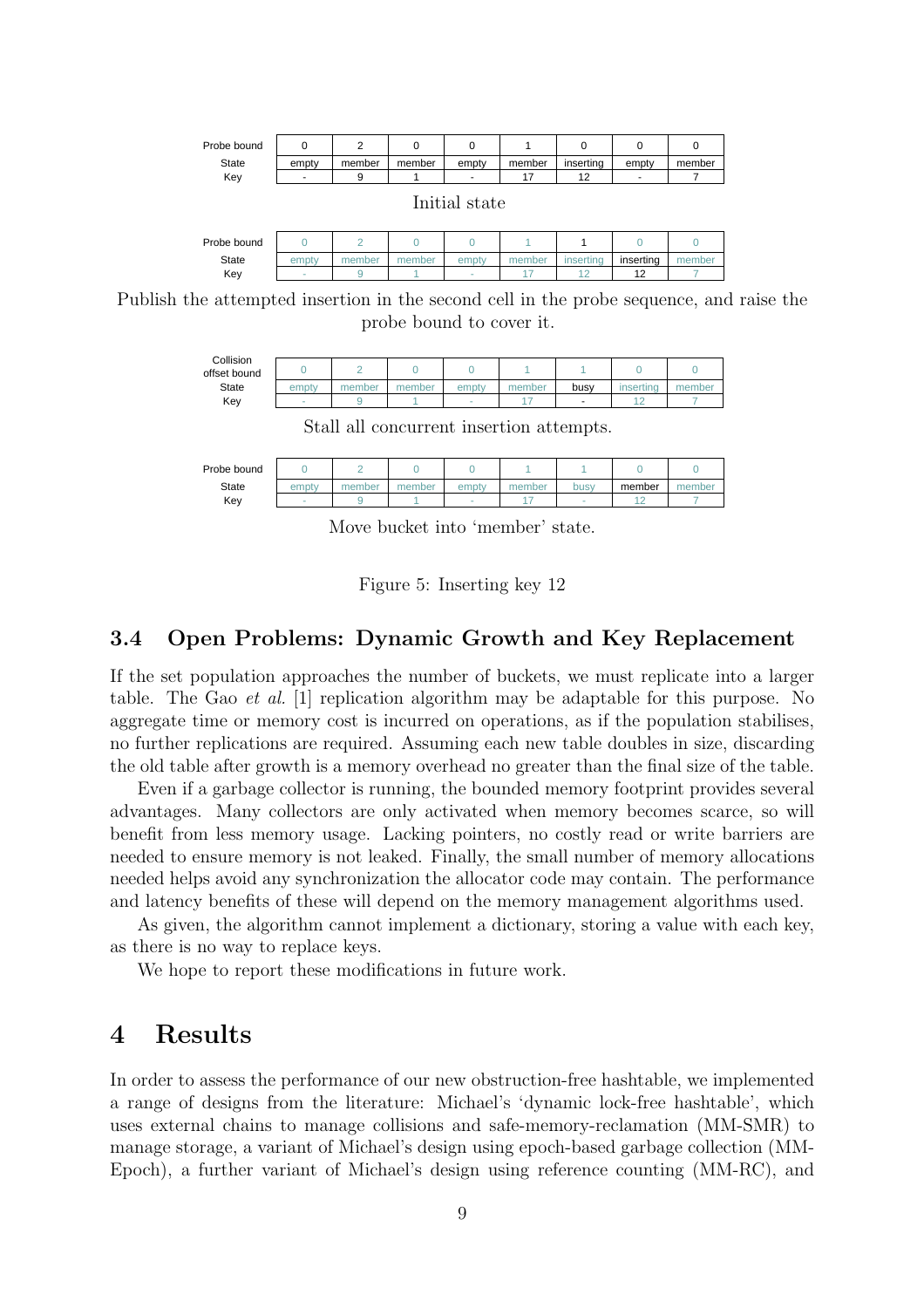| word buckets[size] $//$ $\langle key, state \rangle$                                                                                             |                                                                                                                                                                                                                                                                                                                                                                                                                                                                                                                                                                                                                                 |
|--------------------------------------------------------------------------------------------------------------------------------------------------|---------------------------------------------------------------------------------------------------------------------------------------------------------------------------------------------------------------------------------------------------------------------------------------------------------------------------------------------------------------------------------------------------------------------------------------------------------------------------------------------------------------------------------------------------------------------------------------------------------------------------------|
| word* Bucket(int h, int index): $//$ Size must be a power of 2<br>return & buckets[(h + index*(index+1)/2) % size] // Quadratic probing          |                                                                                                                                                                                                                                                                                                                                                                                                                                                                                                                                                                                                                                 |
| bool DoesBucketContainCollision(int h, int index):<br>$\langle k, state \rangle := *Bucket(h, index)$<br>return $(k \neq - \land$ Hash $(k) = h$ |                                                                                                                                                                                                                                                                                                                                                                                                                                                                                                                                                                                                                                 |
| public:                                                                                                                                          |                                                                                                                                                                                                                                                                                                                                                                                                                                                                                                                                                                                                                                 |
| for $i := 0$ size-1                                                                                                                              |                                                                                                                                                                                                                                                                                                                                                                                                                                                                                                                                                                                                                                 |
| buckets[i] $:= \langle -,\text{empty} \rangle$                                                                                                   |                                                                                                                                                                                                                                                                                                                                                                                                                                                                                                                                                                                                                                 |
| bool Lookup(Key k): $//$ Determine whether k is a member of the set<br>$h := Hash(k)$                                                            |                                                                                                                                                                                                                                                                                                                                                                                                                                                                                                                                                                                                                                 |
| for $i := 0$ max                                                                                                                                 |                                                                                                                                                                                                                                                                                                                                                                                                                                                                                                                                                                                                                                 |
| return true<br>return false                                                                                                                      |                                                                                                                                                                                                                                                                                                                                                                                                                                                                                                                                                                                                                                 |
| bool Insert(Key k): $//$ Insert k into the set if it is not a member                                                                             |                                                                                                                                                                                                                                                                                                                                                                                                                                                                                                                                                                                                                                 |
| $i := 0 //$ Reserve a cell<br>while $\neg CAS(Bucker(h,i), \langle \neg, empty \rangle, \langle \neg, busy \rangle)$                             |                                                                                                                                                                                                                                                                                                                                                                                                                                                                                                                                                                                                                                 |
| $i++$<br>if $i >$ size                                                                                                                           |                                                                                                                                                                                                                                                                                                                                                                                                                                                                                                                                                                                                                                 |
|                                                                                                                                                  |                                                                                                                                                                                                                                                                                                                                                                                                                                                                                                                                                                                                                                 |
| *Bucket(h,i) := $\langle$ k,inserting $\rangle$                                                                                                  |                                                                                                                                                                                                                                                                                                                                                                                                                                                                                                                                                                                                                                 |
| $max := GetProblem(d) // Scan through the probe sequence$                                                                                        |                                                                                                                                                                                                                                                                                                                                                                                                                                                                                                                                                                                                                                 |
| if $j \neq i$                                                                                                                                    |                                                                                                                                                                                                                                                                                                                                                                                                                                                                                                                                                                                                                                 |
| $CAS(Bucker(h,j), \langle k, inserting \rangle, \langle -, busy \rangle)$                                                                        |                                                                                                                                                                                                                                                                                                                                                                                                                                                                                                                                                                                                                                 |
| *Bucket(h,i) := $\langle$ -,busy $\rangle$                                                                                                       |                                                                                                                                                                                                                                                                                                                                                                                                                                                                                                                                                                                                                                 |
| *Bucket(h,i) := $\langle$ -,empty $\rangle$                                                                                                      |                                                                                                                                                                                                                                                                                                                                                                                                                                                                                                                                                                                                                                 |
| while $\neg CAS(Bucker(h,i), \langle k, inserting \rangle, \langle k, member \rangle)$<br>return true                                            |                                                                                                                                                                                                                                                                                                                                                                                                                                                                                                                                                                                                                                 |
| bool Erase(Key k): $//$ Remove k from the set if it is a member                                                                                  |                                                                                                                                                                                                                                                                                                                                                                                                                                                                                                                                                                                                                                 |
| $max := GetProblem(d) // Scan through the probe sequence$                                                                                        |                                                                                                                                                                                                                                                                                                                                                                                                                                                                                                                                                                                                                                 |
| if *Bucket(h,i) = $\langle k,$ member $\rangle$ // Remove a copy of $\langle k,$ member $\rangle$                                                |                                                                                                                                                                                                                                                                                                                                                                                                                                                                                                                                                                                                                                 |
| ConditionallyLowerBound(h,i)<br>*Bucket(h,i) := $\langle$ -,empty $\rangle$                                                                      |                                                                                                                                                                                                                                                                                                                                                                                                                                                                                                                                                                                                                                 |
| return true                                                                                                                                      |                                                                                                                                                                                                                                                                                                                                                                                                                                                                                                                                                                                                                                 |
| ł                                                                                                                                                |                                                                                                                                                                                                                                                                                                                                                                                                                                                                                                                                                                                                                                 |
|                                                                                                                                                  | void $Init()$ :<br>InitProbeBound(i)<br>$max := GetProbeBound(h)$<br>if *Bucket(h,i) = $\langle$ k,member $\rangle$<br>$h := Hash(k)$<br>throw "Table full"<br>$\frac{1}{2}$ of <i>N</i> attempt to insert a unique copy of k<br>ConditionallyRaiseBound(h,i)<br>for $i := 0$ max<br>if *Bucket(h,j) = $\langle k,$ inserting) // Stall concurrent inserts<br>if *Bucket(h,j) = $\langle k,$ member $\rangle$ // Abort if k already a member<br>ConditionallyLowerBound(h,i)<br>return false<br>$h := Hash(k)$<br>for $i := 0$ max<br>if $CAS(Bucker(h,i), \langle k, member \rangle, \langle -, busy \rangle)$<br>return false |

Figure 6: Obstruction-free set (continued from Figure 3)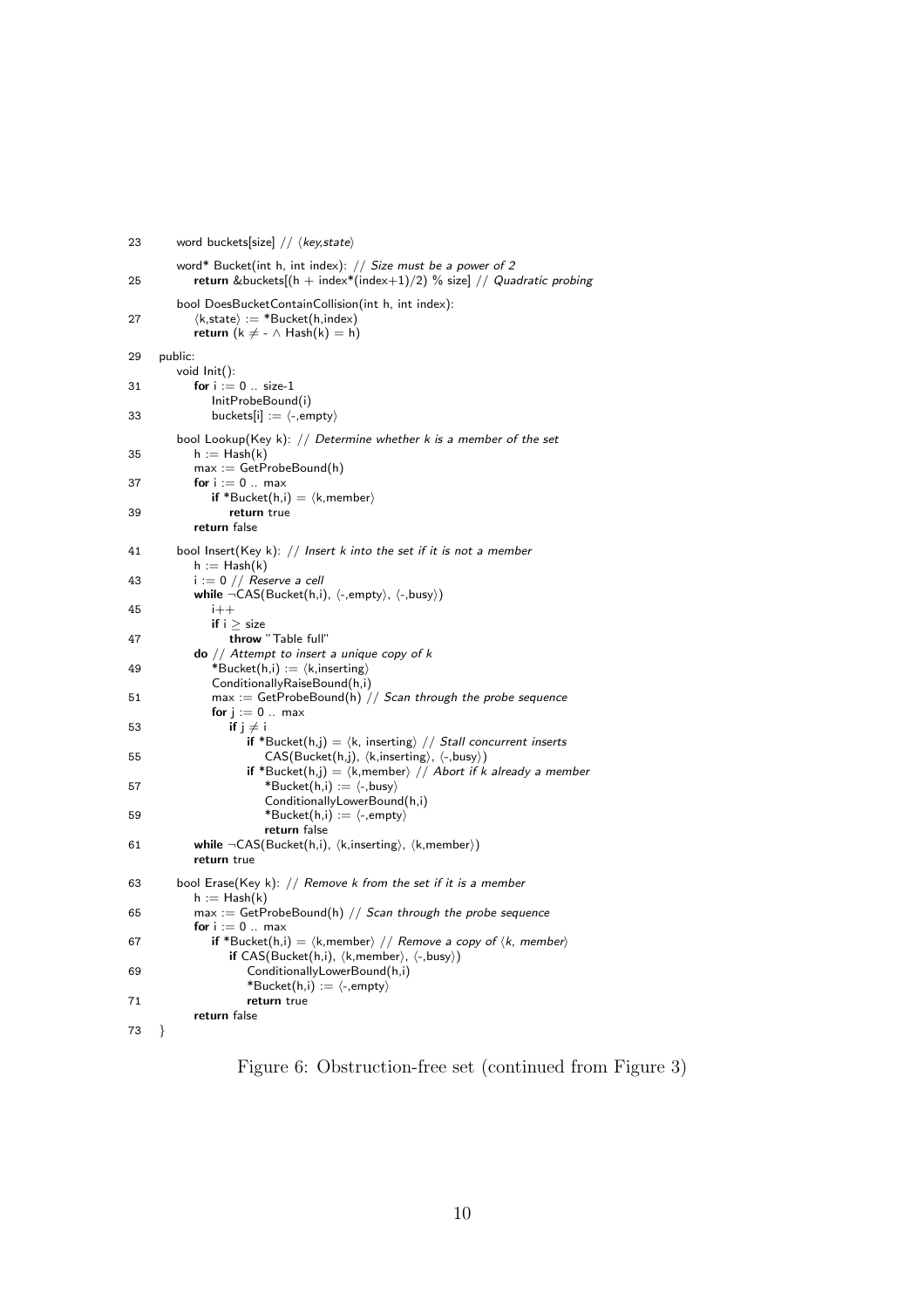| State | empty | inserting |
|-------|-------|-----------|
| Key   |       | 12        |

A single thread is about to complete its insertion of key 12. The next step is to atomically move the cell from inserting to member state.



The thread is suspended, and its insertion assisted to completion by another thread.

| State | member | inserting |
|-------|--------|-----------|
| Key   |        | 12        |

The key is now removed, and two other threads are concurrently attempting to reinsert key 12. One has just succeeded, and the other is about to remove itself. If the first thread wakes up at this point, it will still atomically move the cell from inserting to member state, duplicating key 12.

Figure 7: Problems assisting concurrent operations

Shalev and Shavit's 'split-ordered lists' using epoch-based garbage collection (SS-Epoch). We also tested Lea's lock-based hashtable design, again using epoch-based collection. Since performance depends on the locking algorithm and the level of granularity (number of locks), we used a basic spinlock and the MCS lock [6] at different granularities. We compared these against our new design, as presented in Figures 3, 8 and 10 (PH).

Our benchmark is parameterized by the number of concurrent threads and by the range of key values used. We present results for 1–12 threads (running on a Sun Fire V880 with eight 900MHz UltraSPARC-III CPUs) and with  $2^{15}$  keys chosen from  $[0, 2^{15}M)$ , M = 2 or 10. Each update step consists of removing a key then inserting another; finding keys and empty slots is done by trial-and-repetition, choosing candidates uniformly at random, giving  $\frac{M^2}{M-1}$  searches on average for each update step. This was designed to avoid hashtable resizing, which simplifies our algorithm, as well as allowing a fine locking granularity and greater read-parallelism in Lea's, but which unfortunately negates the benefit of split-ordered lists.

Each trial lasted ten seconds, after a three second warm-up period to fill caches, and trials were repeated 20 times, interleaved to avoid short-lived anomalies, to obtain a 90% confidence interval. Our results are shown in Figure 11.

MM-Epoch and MM-SMR consistently outperform MM-RC and SS-Epoch (which, for clarity, are not shown in the results), thanks to low overhead and read-parallelism. Below 8 threads, DL-Epoch performs best with low-overhead spinlocking, avoiding the high cost of spinning with a fine locking granularity.

Searching for a key that is not in the table requires two memory accesses for the PH algorithm, but only one for all others tested. In the absence of contention, this is clearly visible in the results. Applications with a higher lookup hit rate would lower this cost. However, in all test with at least four threads, PH outperforms the other designs; this can largely be attributed to touching fewer cachelines (one rather than two) in the commoncase code path for update operations — inter-processor cacheline exchange dominates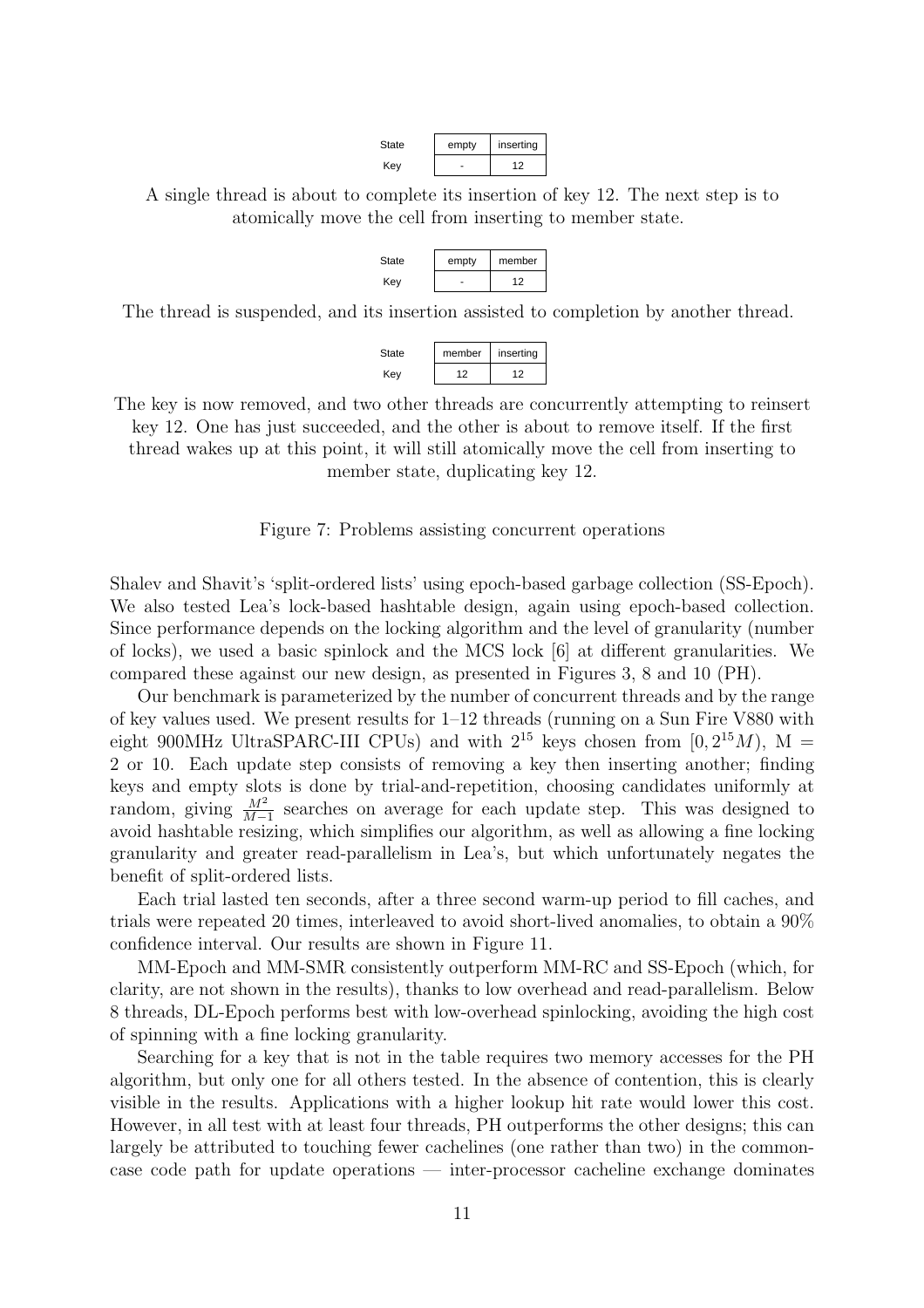| 23 | struct BucketT {<br>word vs $//$ (version, state)                                                                                                                                                   |  |
|----|-----------------------------------------------------------------------------------------------------------------------------------------------------------------------------------------------------|--|
| 25 | Key key                                                                                                                                                                                             |  |
|    | } buckets[size]                                                                                                                                                                                     |  |
| 27 | word buckets[size] $//$ $\langle key, state \rangle$                                                                                                                                                |  |
| 29 | Bucket $T^*$ Bucket(int h, int index): // Size must be a power of 2<br>return & buckets[(h + index*(index+1)/2) % size] // Quadratic probing                                                        |  |
| 31 | bool DoesBucketContainCollision(int h, int index):<br>$\langle version1, state1 \rangle := Bucket(h, index) \rightarrow vs$<br>if state1 = visible $\vee$ state1 = inserting $\vee$ state1 = member |  |
| 33 | if $Hash(Bucker(h, index) \rightarrow key) = h$<br>$\langle version2, state2 \rangle := Bucket(h, index) \rightarrow vs$                                                                            |  |
| 35 | if state2 = visible $\vee$ state2 = inserting $\vee$ state2 = member<br>if version $1 =$ version2                                                                                                   |  |
| 37 | return true                                                                                                                                                                                         |  |
|    | return false                                                                                                                                                                                        |  |
| 39 | public:                                                                                                                                                                                             |  |
|    | void Init():                                                                                                                                                                                        |  |
| 41 | for $i := 0$ size-1                                                                                                                                                                                 |  |
|    | InitProbeBound(i)                                                                                                                                                                                   |  |
| 43 | buckets[i].vs := $\langle 0, \text{empty} \rangle$                                                                                                                                                  |  |
|    | bool Lookup(Key k): $//$ Determine whether k is a member of the set                                                                                                                                 |  |
| 45 | $h := Hash(k)$                                                                                                                                                                                      |  |
|    | $max := GetProblem( h )$                                                                                                                                                                            |  |
| 47 | for $i := 0$ max                                                                                                                                                                                    |  |
| 49 | $\langle$ version, state $\rangle :=$ Bucket(h, index) $\rightarrow$ vs // Read cell atomically<br>if state = member $\land$ Bucket(h,index) $\rightarrow$ key = k                                  |  |
|    | if Bucket(h,index) $\rightarrow$ vs = $\langle$ version, member $\rangle$                                                                                                                           |  |
| 51 | return true                                                                                                                                                                                         |  |
|    | return false                                                                                                                                                                                        |  |
| 53 | bool Erase(Key k): $//$ Remove k from the set if it is a member<br>$h := Hash(k)$                                                                                                                   |  |
| 55 | $max := GetProblem( h )$                                                                                                                                                                            |  |
|    | for $i := 0$ max                                                                                                                                                                                    |  |
| 57 | $\langle version, state \rangle := Bucket(h, index) \rightarrow vs // Atomically read/update cell$<br>if state = member $\land$ Bucket(h,index) $\rightarrow$ key = k                               |  |
| 59 | if $CAS(Bucker(h,i) \rightarrow vs, \langle version, member \rangle, \langle version, busy \rangle)$<br>ConditionallyLowerBound(h,i)                                                                |  |
| 61 | Bucket(h,i) $\rightarrow$ vs := $\langle$ version+1,empty $\rangle$                                                                                                                                 |  |
|    | return true                                                                                                                                                                                         |  |
| 63 | return false                                                                                                                                                                                        |  |

Figure 8: Version-counted derivative of Figure 6 (continued in Figure 10)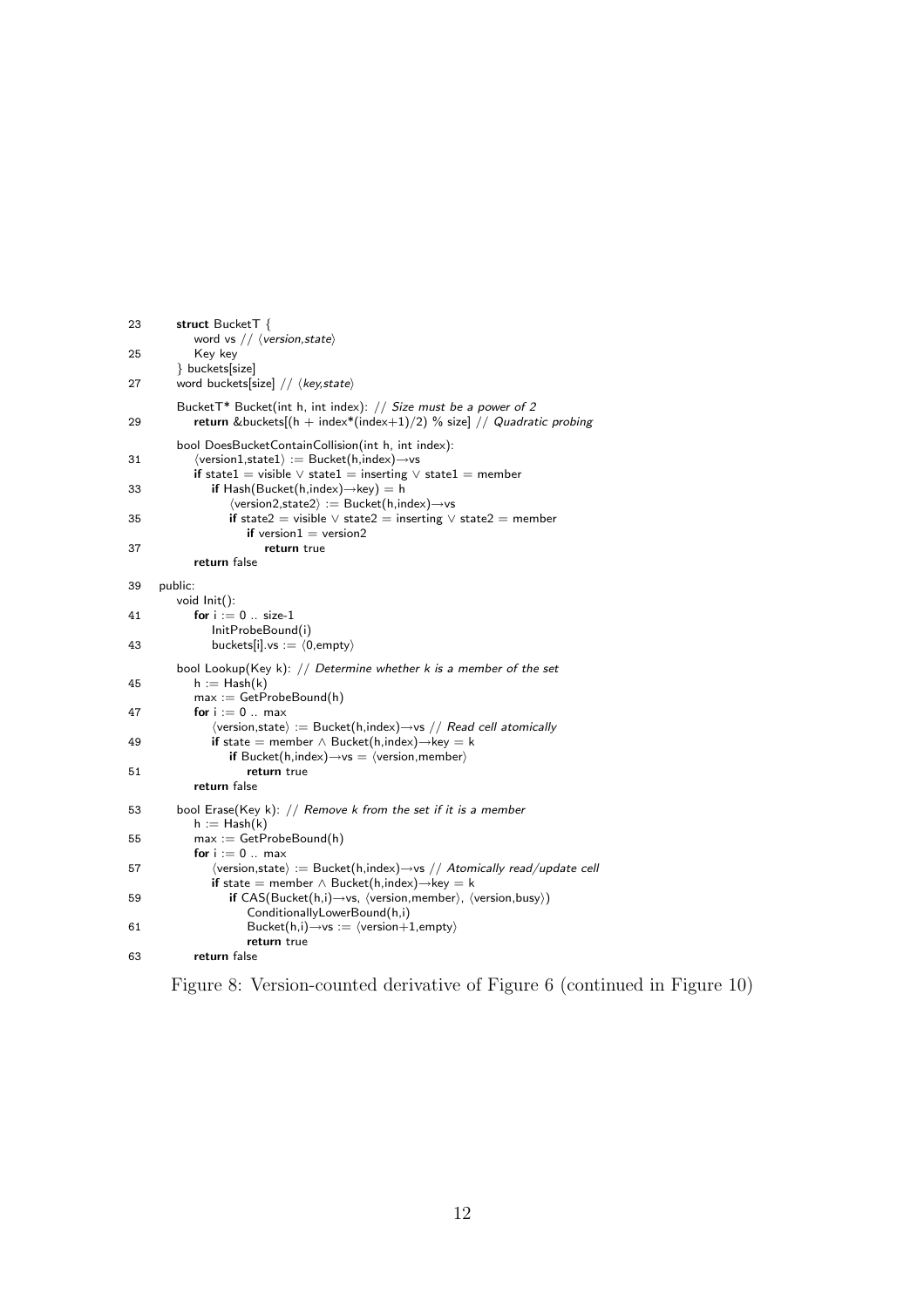| Probe bound  |       |        |        |       |                          |           |       |        |
|--------------|-------|--------|--------|-------|--------------------------|-----------|-------|--------|
| Version      | 18    |        |        |       |                          |           | 24    |        |
| <b>State</b> | empty | member | member | empty | member                   | inserting | empty | member |
| Key          |       |        |        |       | $\overline{\phantom{0}}$ | 12        |       |        |

| Probe bound  |       |        |        |       |        |           |           |        |
|--------------|-------|--------|--------|-------|--------|-----------|-----------|--------|
| Version      | 18    |        |        |       |        |           | 24        |        |
| <b>State</b> | empty | member | member | empty | member | inserting | inserting | member |
| Key          |       |        |        |       | $-17$  | 4.0       | 12        |        |

Initial state

Write key and raise probe sequence bound

| Probe bound  |       |        |        |       |        |           |          |        |
|--------------|-------|--------|--------|-------|--------|-----------|----------|--------|
| Version      |       |        |        |       |        |           | 24       |        |
| <b>State</b> | empty | member | member | empty | member | inserting | collided | member |
| Key          |       |        |        |       |        |           |          |        |

Earlier 'inserting' entry found; move bucket into 'collided' state.

| Probe bound  |       |        |        |       |        |        |          |        |
|--------------|-------|--------|--------|-------|--------|--------|----------|--------|
| Version      |       |        |        |       |        |        |          |        |
| <b>State</b> | empty | member | member | empty | member | member | collided | member |
| Key          |       |        |        |       |        |        |          |        |

Assist completion of earlier entry

| Probe bound  |       |        |        |       |        |        |       |        |
|--------------|-------|--------|--------|-------|--------|--------|-------|--------|
| Version      |       |        |        |       |        |        | 25    |        |
| <b>State</b> | empty | member | member | empty | member | member | empty | member |
| Key          |       |        |        |       |        |        |       |        |

Empty bucket, lower probe sequence bound and return false.

Figure 9: Inserting key 12 (lock-free algorithm)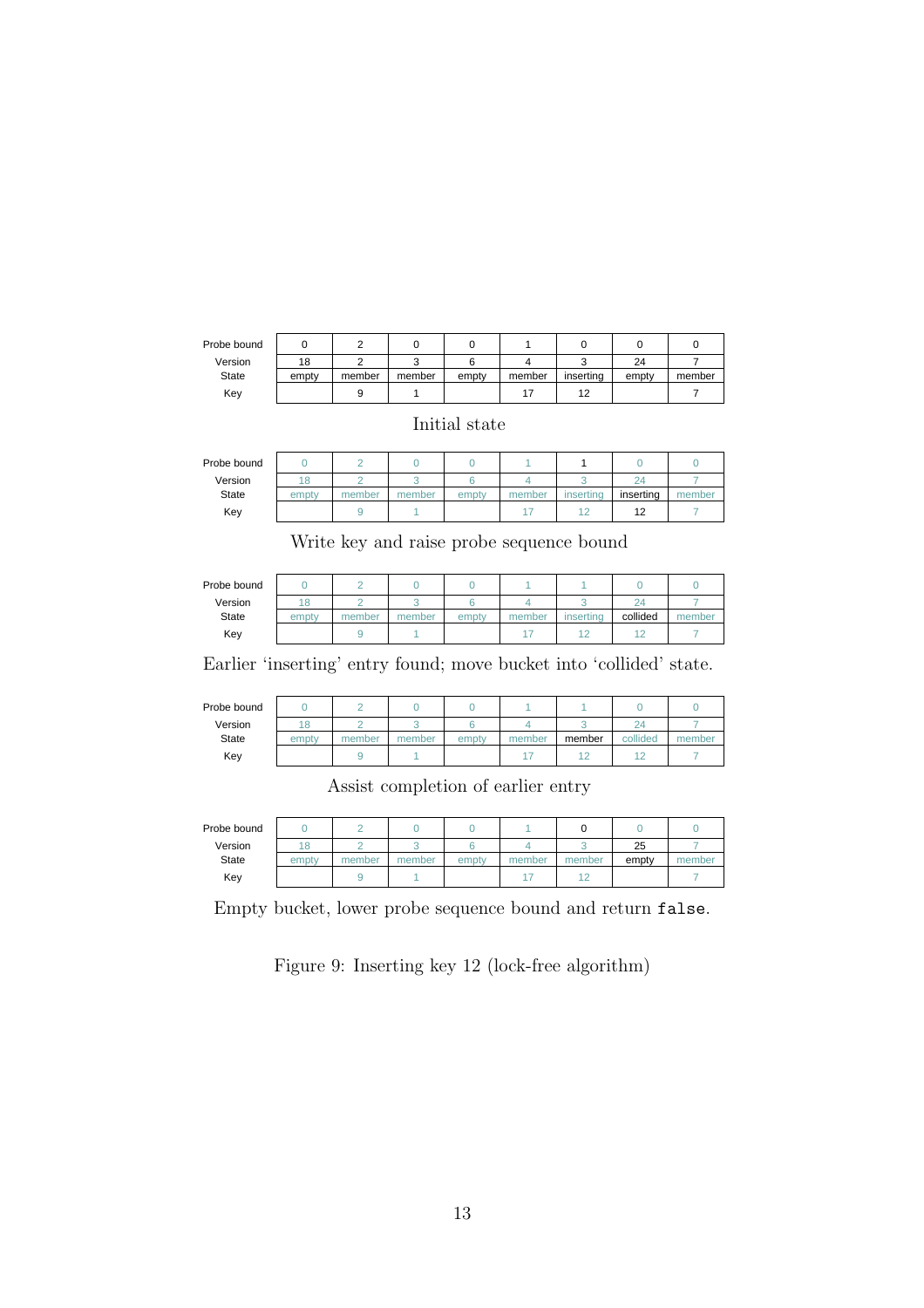|     | bool Insert(Key k): $//$ Insert k into the set if it is not a member                                          |
|-----|---------------------------------------------------------------------------------------------------------------|
| 65  | $h := Hash(k)$                                                                                                |
|     | $i := -1$ // Reserve a cell                                                                                   |
| 67  | do                                                                                                            |
|     | if $++i \geq$ size                                                                                            |
| 69  | throw "Table full"                                                                                            |
|     | $\langle version, state \rangle := Bucket(h,i) \rightarrow vs$                                                |
| 71  | while $\neg CAS(\&Bucker(h,i) \rightarrow vs, \langle version, empty \rangle, \langle version, busy \rangle)$ |
|     | Bucket $(h,i) \rightarrow key := k$                                                                           |
| 73  | while true $//$ Attempt to insert a unique copy of $k$                                                        |
|     | *Bucket(h,i) $\rightarrow$ vs := $\langle$ version,visible $\rangle$                                          |
|     |                                                                                                               |
| 75  | ConditionallyRaiseBound(h,i)                                                                                  |
|     | *Bucket(h,i) $\rightarrow$ vs := $\langle$ version,inserting $\rangle$                                        |
| 77  | $r :=$ Assist(k,h,i,version)                                                                                  |
|     | if Bucket(h,i) $\rightarrow$ vs $\neq$ (version, collided)                                                    |
| 79  | return true                                                                                                   |
|     | if $\neg r$                                                                                                   |
| 81  | ConditionallyLowerBound(h,i)                                                                                  |
|     | $Bucket(h,i) \rightarrow vs := \langle version+1, empty \rangle$                                              |
| 83  | return false                                                                                                  |
|     | $version++$                                                                                                   |
| 85  | private:                                                                                                      |
|     | bool Assist(Key k, int h, int i, int ver i): $//$ Attempt to insert k at i                                    |
| 87  | $//$ Return true if no other cell seen in member state                                                        |
|     | $max := GetProblem(d) // Scan through probe sequence$                                                         |
| 89  | for $j := 0$ max                                                                                              |
|     | if i $\neq$ i                                                                                                 |
| 91  | $\langle$ ver_j,state_j $\rangle :=$ Bucket $(h,j) \rightarrow v s$                                           |
|     | if state $j =$ inserting $\land$ Bucket $(h, j) \rightarrow key = k$                                          |
| 93  | if $j < i$ // Assist any insert found earlier in the probe sequence                                           |
|     | if Bucket(h,j) $\rightarrow$ vs = $\langle$ ver_j,inserting $\rangle$                                         |
| 95  | $CAS(&Bucket(h,i) \rightarrow vs, \langle ver_i, inserting \rangle, \langle ver_i, collided \rangle)$         |
|     | return $\text{Assist}(k, h, j, \text{ver}_i)$                                                                 |
| 97  | else $//$ Fail any insert found later in the probe sequence                                                   |
|     | if Bucket(h,i) $\rightarrow$ vs = $\langle$ ver_i,inserting $\rangle$                                         |
| 99  | $CAS(&Bucket(h,j) \rightarrow vs, \langle ver_j, inserting \rangle, \langle ver_j, collided \rangle)$         |
|     | $\langle$ ver_j,state_j $\rangle :=$ Bucket(h,j) $\rightarrow$ vs // Abort if k already a member              |
| 101 | <b>if</b> state_j = member $\land$ Bucket(h,j) $\rightarrow$ key = k                                          |
|     | if Bucket $(h,j) \rightarrow vs = \langle ver_j, member \rangle$                                              |
| 103 | $CAS(&Bucker(h,i) \rightarrow vs, \langle ver_i, inserting \rangle, \langle ver_i, collided \rangle)$         |
|     | return false                                                                                                  |
| 105 | $CAS(&Bucker(h,i), \langle ver_i, inserting \rangle, \langle ver_i, member \rangle)$                          |
|     | return true                                                                                                   |
| 107 | }                                                                                                             |
|     |                                                                                                               |

Figure 10: Lock-free insertion algorithm (continued from Figure 8)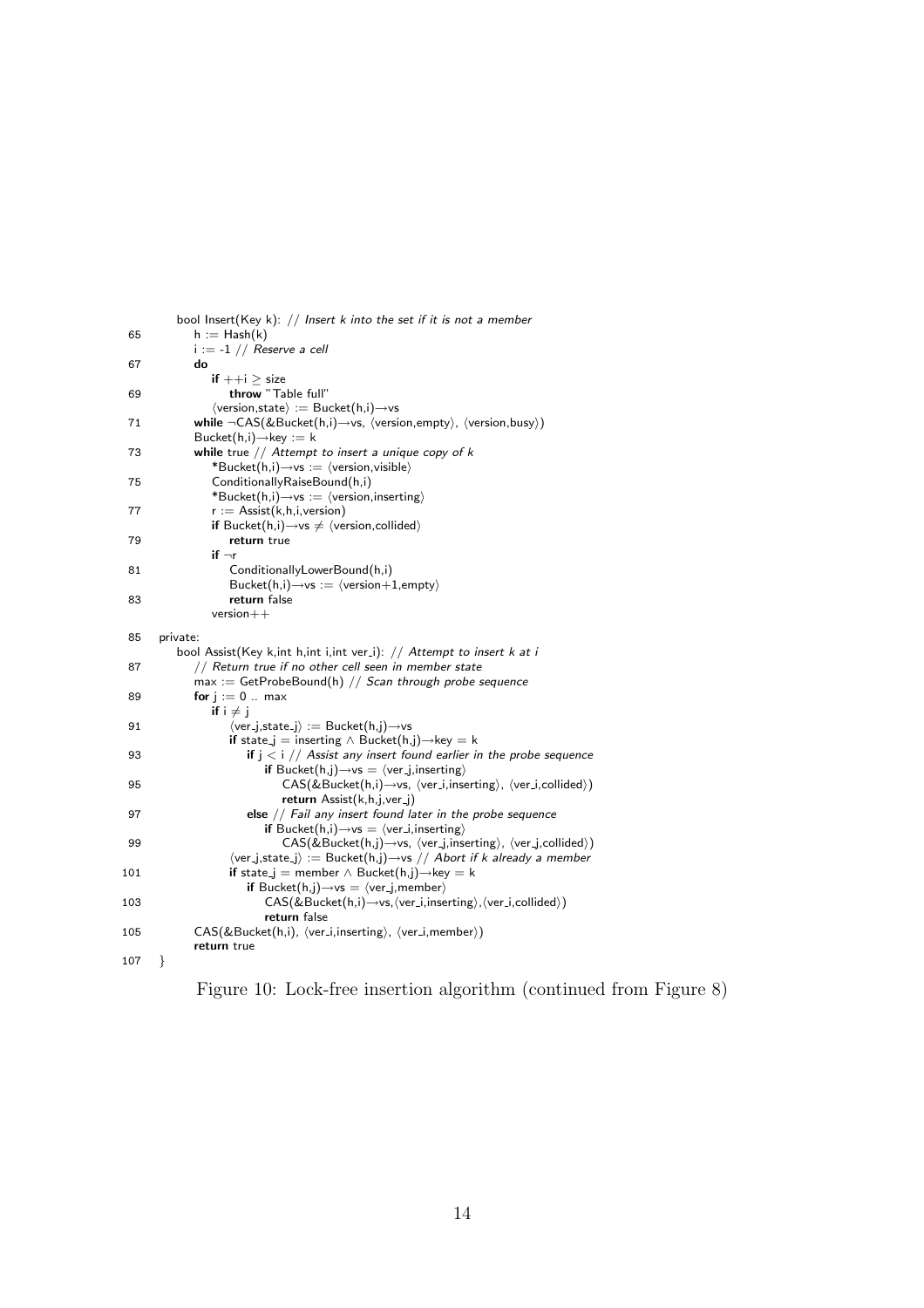

Figure 11: Performance on 8-way SPARC machine

runtime in massively parallel workloads. Applications with much larger, multi-cacheline keys would lose most of this advantage, and may favour an externally-chained scheme to lower the memory footprint of empty buckets.

## 5 Conclusions

We have presented a lock-free, disjoint-access and read parallel set algorithm based on open addressing, with no need for garbage collection, and touched upon removing population constraints. It has high straight-line speeds and a low operation footprint leading to excellent performance, matching and besting state-of-the-art external-chaining implementations in the tests we performed.

We wish to thank Sun Microsystems, Inc. for donating the SPARC v880 server on which this work was evaluated, and the University of Rochester, New York, for hosting it.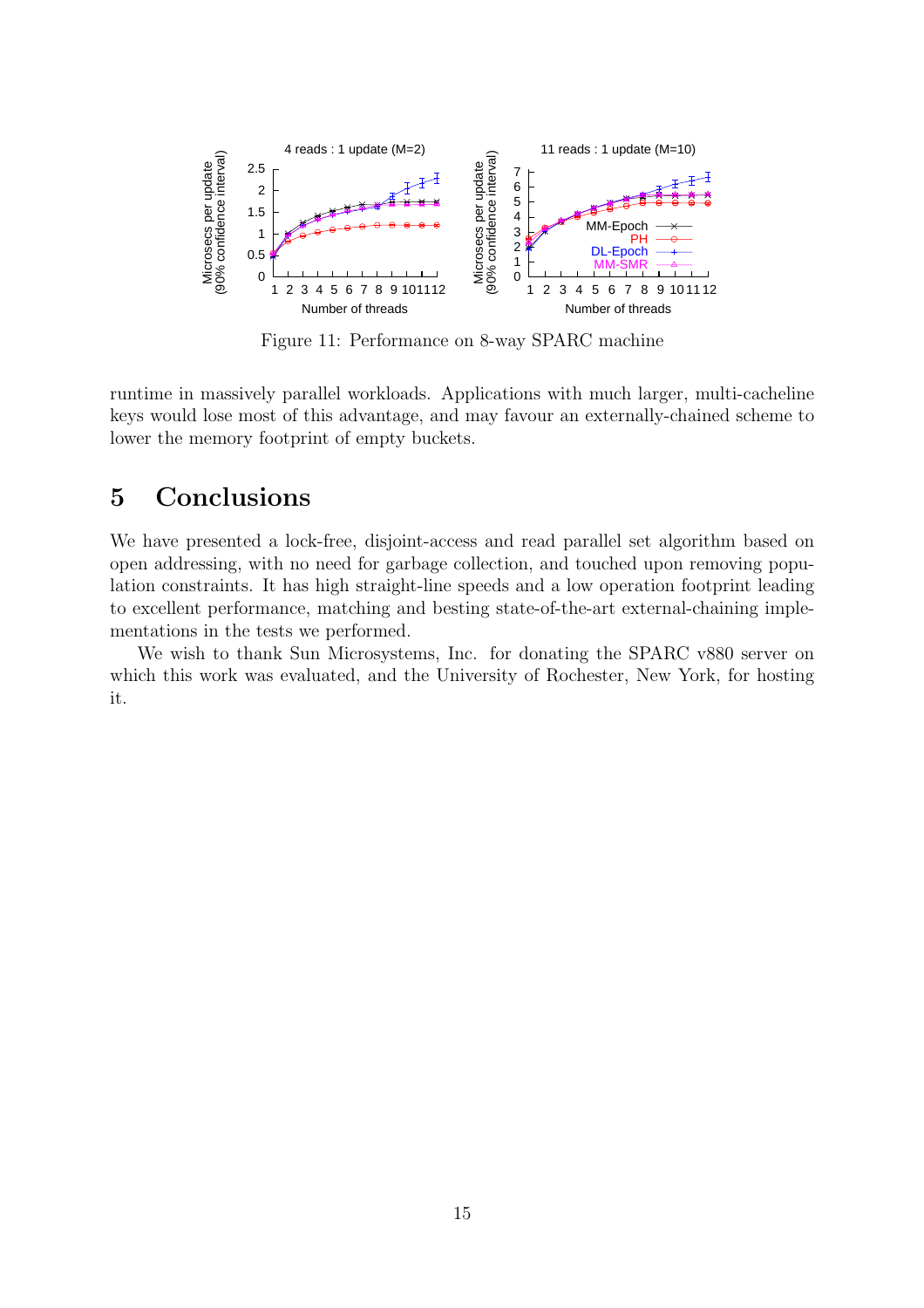

Figure 12: Shared bound state-machine

## A Proofs

In the following, we use  $t_c$  and  $t_r$  for the call and return times of a function, respectively, and  $t_n$  for the linearization point of the last pass through line n during that call.

#### A.1 Shared Bound: Proof of Correctness

For simplicity, we consider a single bucket  $h$ , with a probe sequence bound (bound) and a scanning bit (scanning). We model the probe sequence at time  $t$  as an infinite sequence  $(b_i^t)_{i\geq 0}$  of state machines, as shown in Figure 12, where  $b_i^t \in \{\text{empty, raising, full, lowering}\}\$  $\forall i, t, \text{ and where } b_i^0 = \text{empty } \forall i.$ 

The pre-condition for the *bound raising* transition for bucket i is that bound  $\geq i$ and scanning = false, and for *bound lowering* that bound  $\neq i$  and scanning = false; the insertion and erasure transitions are handled by the calling code.

Our correctness criteria consist of the following claims about the code, given certain restrictions on the calling code:

CRITERION. ConditionallyRaiseBound(h,i) post-condition:  $b_i^{t_r} = \text{full}$ , assuming  $b_i^t \in$ {raising, full}  $\forall t \in [t_c, t_r]$ 

CRITERION. ConditionallyLowerBound(h,i) post-condition:  $b_i^{t_r} = \text{empty, assuming } b_i^t \in$  $\{ \text{lowering}, \text{empty} \}$   $\forall t \in [t_c, t_r]$ 

CRITERION. GetProbeBound(h) returns  $\max\left(\left\{i : b_i^{t_6} \in \left\{ \text{full}, \text{lowering} \right\} \right\} \cup \left\{0\right\} \right)$ 

The following two conditions are assumed to hold:

COLLISION CONDITION. DoesBucketContainCollision(h,i) returns true (resp. false) only if  $b_i^t \in \{\text{raising}, \text{full}\}\$  (resp.  $\{\text{lowering}, \text{empty}\}\)$  holds for some  $t \in [t_c, t_r]$ , where DoesBucketContainCollision(h,i) is called at  $t_c$  and returns at  $t_r$ 

EXCLUSIVITY CONDITION.  $|R_i^t \cup L_i^t| = 1 \; \forall i, t$ where  $R_i^t = \{\text{threads in } \textsf{ConditionallyRaiseBound(h,i)} \text{ at time t}\}$ and  $L_i^t = \{\text{threads in } \textsf{ConditionallyLowerBound(h,i)} \text{ at time t}\}$ 

FIRST SCANNING LEMMA. The scanning bit is cleared whenever the bound changes, and the scanning bit is only set at line 18.

PROOF. Examination of the code. Only lines 12, 16, 18 and 22 change the bound and scanning bit, and none violate the lemma.

POST-CONDITION ON CONDITIONALLYRAISEBOUND(H,I).  $b_i^{t_r} = \text{full}$ , assuming  $\forall t \in$  $[t_c, t_r]$ ,  $b_i^t \in \{\text{raising}, \text{full}\}$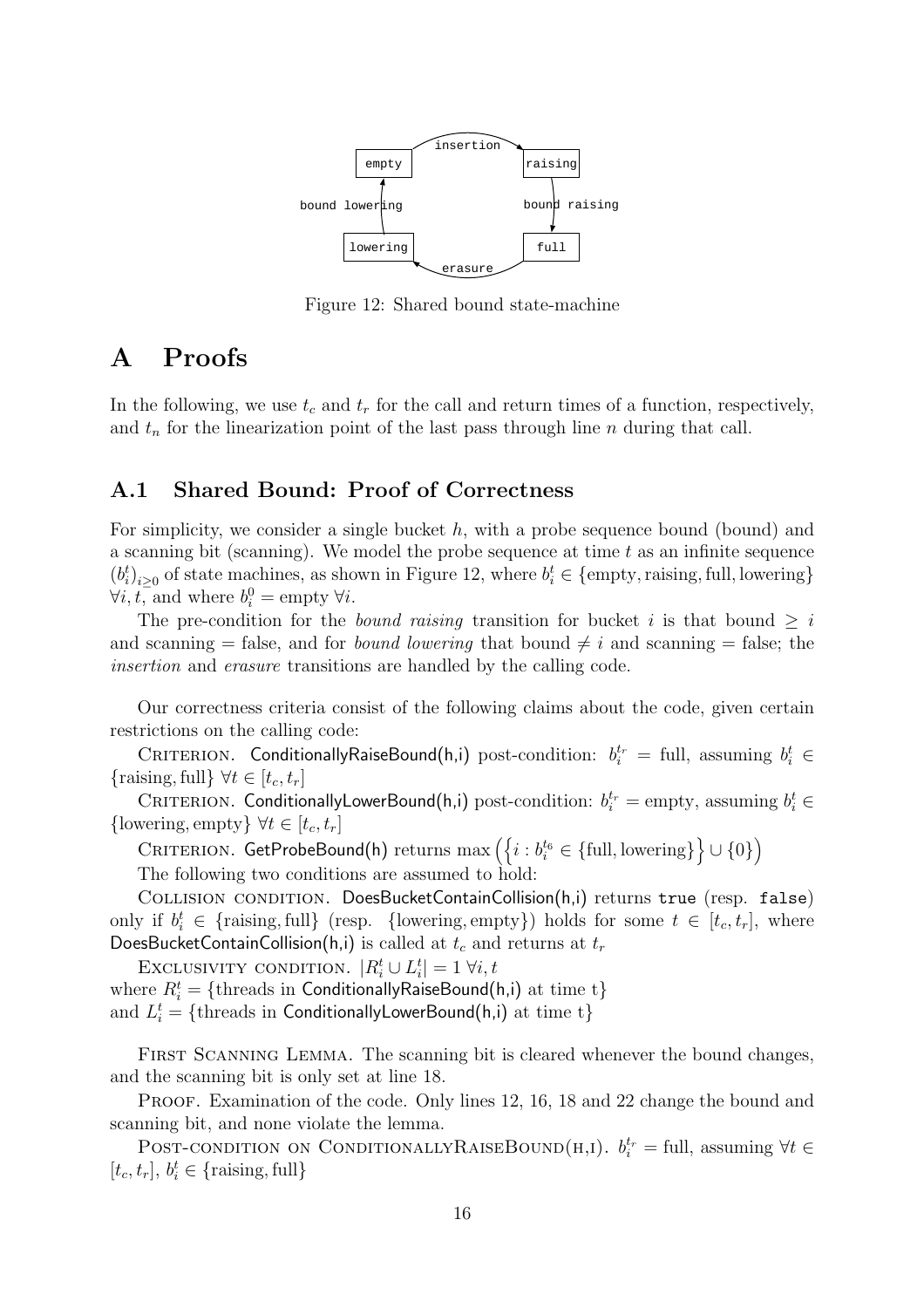PROOF. The CAS at line 12 must succeed before  $t_r$ , and a successful CAS ensures bound<sup>t<sub>12</sub></sup>  $> i$  and scanning<sup>t<sub>12</sub></sub> = false, triggering the *bound raising* state transition if bucket</sup>  $i$  is in raising state. By assumption, there are no erasure transitions, so the post-condition must hold.

LEMMA 2.  $\exists t \in [t_{14}, t_{16}]$  s.t. scanning<sup>t</sup> = false

PROOF. If scanning<sup>t<sub>14</sub></sup> = true and scanning<sup>t<sub>16</sub><sup>-</sup> = true, either bound<sup>t<sub>14</sub></sup> = bound<sup>t<sub>16</sub><sup>-</sup></sup></sup> and the CAS at line 16 succeeds, ensuring scanning<sup>t<sub>16</sub> = false, or we appeal to the First</sup> Scanning Lemma. The lemma follows.

POST-CONDITION ON LINE 22. (bound, scanning)<sup> $t_{22} \neq \langle \text{index}, \text{true} \rangle$ </sup>

SECOND SCANNING LEMMA. If bound  $=$  (index, true), some thread is executing ConditionallyLowerBound(h,index) lines 19–22.

**PROOF.** Only line 18 can set bound  $=$   $\langle \text{index}, \text{true} \rangle$ ; if this occurs, lines 19–22 will be executed. The post-condition on line 22 then implies the lemma.

PRE-CONDITION ON LINE 18. (bound, scanning)<sup> $t_{22} \neq \langle \text{index}, \text{true} \rangle$ </sup>

PROOF. Consequence of the exclusivity condition and the Second Scanning Lemma. LEMMA 6. If index > 0,  $\exists t \in [t_{14}, t_r]$  s.t. bound<sup>t</sup>  $\neq$  index and scanning<sup>t</sup> = false

PROOF. By lemma 2,  $\exists t_* \in [t_{14}, t_{16}]$  s.t. scanning<sup>t</sup><sup>\*</sup> = false. By the pre-condition on line 18, the loop of lines 18–22 will only end when bound<sup>t<sub>18</sub></sup>  $\neq$  index. Thus, if bound<sup>t∗</sup> = index, we can appeal to the First Scanning Lemma to find t; otherwise,  $t = t_*$  satisfies the lemma.

CLAIM. ConditionallyLowerBound(h,i) post-condition:  $b_i^{tr} = \text{empty assuming } b_i^t \in$ {lowering, empty}  $\forall t \in [t_c, t_r]$ 

PROOF. By lemma 6, the *bound lowering* state transition must occur during ConditionallyLowerBound(h,i) if bucket i is in lowering state. The pre- and during-conditions prevent an insertion transition, so the post-condition must hold.

THEOREM.  $\forall i, t, \left( b_i^t \in \{\text{empty, raising}\} \Rightarrow \text{bound}^t \neq i \right),$ 

 $b_i^t \in \{\text{full}, \text{lowering}\} \Rightarrow \text{bound}^t \geq i$  and  $\text{bound}^t \geq 0$ 

COROLLARY. bound<sup>t</sup> =  $max(\{i : b_i^t \in \{\text{full}, \text{lowering}\}\} \cup \{0\}) \ \forall t$ 

COROLLARY. GetProbeBound(h) returns  $\max\left(\left\{i : b_i^{t_6} \in \text{{full},\text{lowering}}\right\}\right] \cup \{0\}\right)$ 

LEMMA 7. If bucket i has a *bound raising* transition at time t, bound<sup>t</sup>  $\geq i$ .

LEMMA 8. If bucket i has a *bound lowering* transition at time t, bound<sup>t</sup>  $\neq i$ .

PROOFS. Both lemmas follow immediately from the pre-conditions of the state transitions.

LEMMA 9. Bucket j cannot remain in raising state at time t if bound<sup>t–</sup>  $\neq$  bound<sup>t</sup> and bound<sup> $t$ </sup> >  $i$ .

LEMMA 10. Bucket j cannot remain in lowering state at time t if bound<sup>t–</sup>  $\neq$  bound<sup>t</sup> and bound<sup> $t \neq j$ </sup>.

PROOFS. Both lemmas follow immediately from the pre-conditions of the state transitions and the First Scanning Lemma.

POST-CONDITION ON LINE 12. bound<sup>t12</sup> >= bound<sup>t12−</sup>

Lemma 12. If a call to ConditionallyRaiseBound(h,i) alters bound at line 12 and the conditions of the Theorem hold at time  $t_{12}$ −, they hold at time  $t_{12}$ .

PROOF. By Lemmas 7 and 8, we need only consider buckets that do not undergo a bound raising or bound lowering transition at time  $t_{12}$ . By Lemmas 9 and 10, this leaves all buckets in empty or full state, and any bucket  $j >$  bound<sup>t<sub>12</sub></sup> in raising state.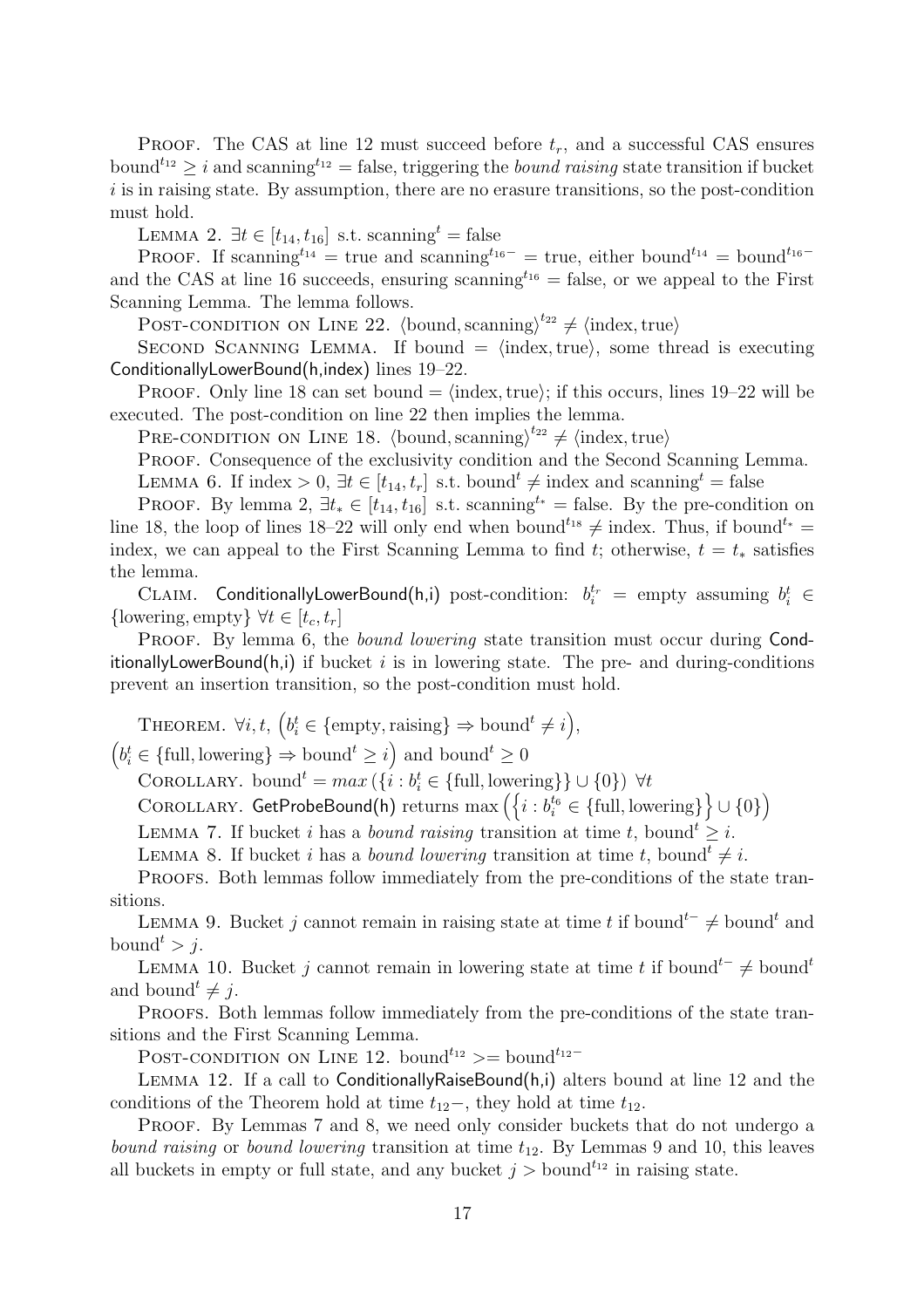$b_j^{t_{12}-}$  ∈ {raising, full} by the precondition on ConditionallyRaiseBound(h,i), so any bucket j in empty state satisfies  $j \neq$  bound<sup>t<sub>12</sub></sup>. If  $b_j^{t_{12}-} =$  full, then by hypothesis bound<sup>t<sub>12</sub>−</sup> > j, so by the post-condition on line 12, bound<sup>t<sub>12</sub></sup> > j. Finally, any j where  $b_j^{t_{12}} = b_j^{t_{12}} = \text{raising satisfies } j > \text{bound}^{t_{12}} \text{ as already stated.}$ 

Hence the conditions of the Theorem hold at time  $t_{12}$ .

THIRD SCANNING LEMMA. If  $\langle$  bound, scanning)<sup>t22−</sup> =  $\langle$  index, true $\rangle$ , no buckets have undergone either *bound raising* or *bound lowering* transitions on the interval  $[t_{19}, t_{22})$ .

PROOF. Consequence of exclusivity condition, Second Scanning Lemma and preconditions of the state transitions.

POST-CONDITIONS ON LINE 22. If the CAS succeeds, bound<sup>t<sub>22</sub></sup> < bound<sup>t<sub>22</sub></sub>  $\forall j \in$  (bound<sup>t<sub>22</sub></sup>, bound<sup>t<sub>22</sub></sub> = i > 0 ⇒</sup></sup>  $b_{\mathbf{i}}^{t_{20}} \in {\text{raising, full}}.$ 

Lemma 15. If a call to ConditionallyLowerBound(h,i) alters bound at line 22 at time  $t_{22}$  and the conditions of the Theorem hold at time  $t_{22}$ –, they hold at time  $t_{22}$ .

PROOF. By Lemmas 7 and 8, we need only consider buckets that do not undergo a bound raising or bound lowering transition at time  $t_{22}$ . By Lemmas 9 and 10, this leaves all buckets in empty or full state, and any bucket  $j >$  bound<sup>t<sub>22</sub></sup> in raising state.

By the Third Scanning Lemma, any bucket in empty or full state at time  $t_{22}$  must have been so at time  $t_{19}$ , so by the post-conditions on line 22 and by hypothesis,  $\forall i$ ,  $b_i^{t_{22}} = empty \Rightarrow bound^{t_{22}} \neq i$  and  $b_i^{t_{22}} = full \Rightarrow bound^{t_{22}} \geq i$ . Finally, any j where  $b_j^{t_{22}} = b_j^{t_{22}} = raising \text{ satisfies } j > bound^{t_{22}} \text{ as already stated.}$ 

Hence the conditions of the Theorem hold at time  $t_{22}$ .

PROOF OF THEOREM. By construction, the Theorem holds at time 0. We proceed by induction on the steps taken by each thread under some global ordering.

Suppose a thread executes an operation at time  $t'$ , and the Theorem holds  $\forall t \leq t'$ . The theorem can only be false at time  $t'$  if a bucket i undergoes a *bound raising* or *bound* lowering transition, or if bound<sup>t'-</sup>  $\neq$  bound<sup>t'</sup>. By Lemmas 7 and 8, neither state transition will invalidate the theorem. The bound field is only altered by lines 12 and 22, and by Lemmas 12 and 15, neither line will invalidate the theorem.

Hence the Theorem holds at time  $t'$ , and by induction for all  $t$ .

#### A.2 Shared Bound: Proof of Progress

GetProbeBound is trivially lock-free. We show that the remaining two functions in Figure 3 are lock-free, assuming correct behaviour by the calling code, using an amortization argument.

Inspection of the pseudocode reveals that failed CASes either result in local progress (lines 16 and 18) or result from a concurrent, successful CAS during a loop (lines 9–12 and 18–22); we therefore ignore failed CASes.

The scanning bit is assigned a credit of one when clear, and zero when set; lines 12, 16 and 22, when successful, may clear the scanning bit, and hence have an amortized cost of 2. Line 18 has no amortized cost when successful, as it always sets the scanning bit, and hence can be charged against the scanning bit's credit.

Claim. ConditionallyRaiseBound(h,i) and ConditionallyLowerBound(h,i) have amortized costs of at most 2 or 4 successful CAS operations, respectively, provided the code calling ConditionallyLowerBound(h,i) ensures  $b_i^t \in \{\text{lowering}, \text{empty}\} \; \forall t \in [t_c, t_r].$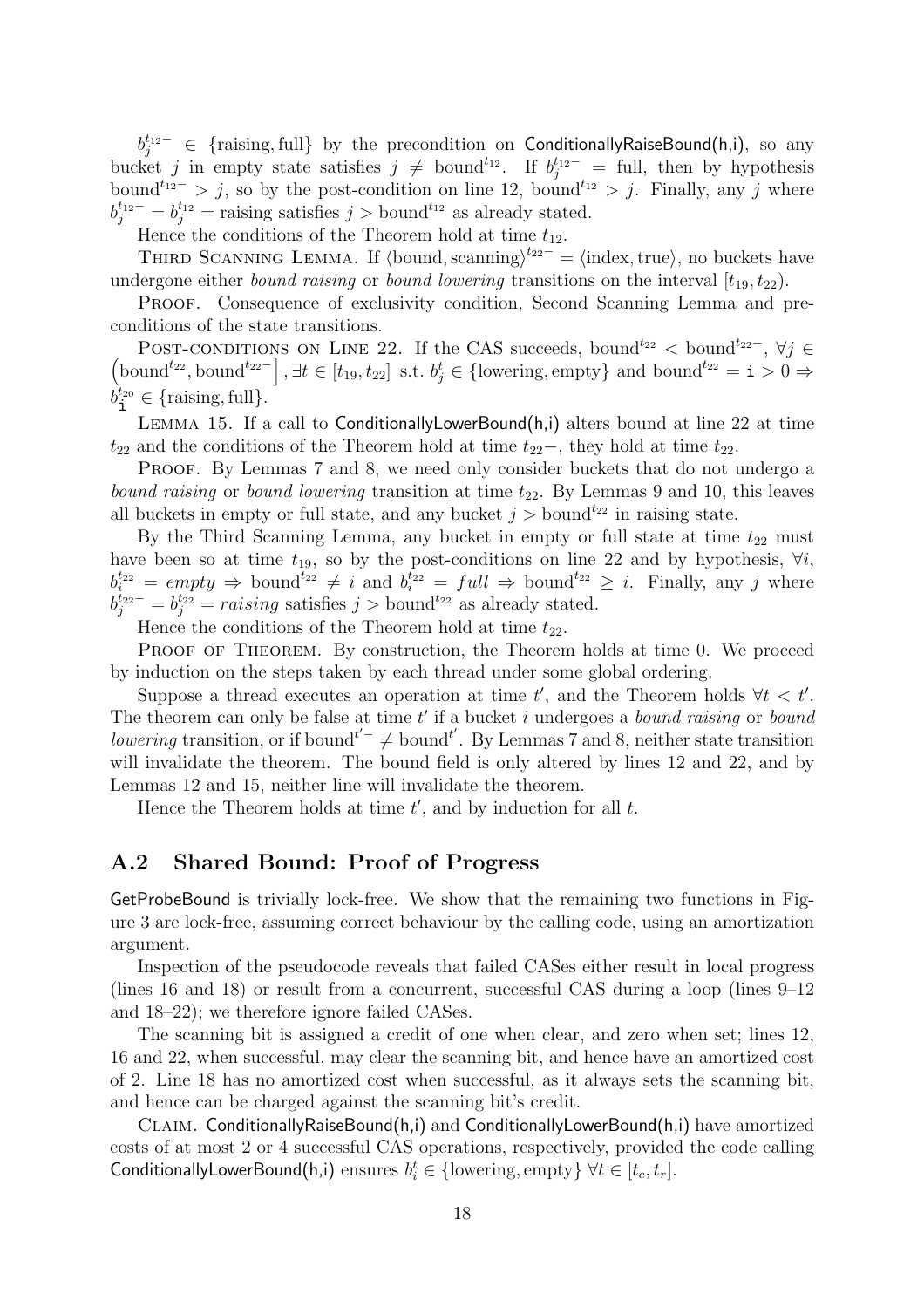

Figure 13: Uniqueness state-machine

Lemma. The CAS at line 22 will succeed at most once per call.

PROOF. Let  $t^*$  be the time of the first successful CAS at line 22; this CAS must trigger the bound lowering state transition. Hence, by the Theorem above, bound $t \neq i \ \forall t \in [t^*, t_r]$ , and by inspection the loop of lines 18–22 will subsequently terminate without repeating.

PROOF OF CLAIM. ConditionallyRaiseBound $(h,i)$  executes line 12 successfully exactly once, and hence has an amortized cost of 2. By inspection and the Lemma, ConditionallyLowerBound(h,i) will execute lines 16 and 22 successfully at most once, and hence has an amortized cost of no more than 4.

#### A.3 Sets: Proof of Uniqueness

For simplicity, we consider a single key  $k$ . We model the probe sequence for bucket  $h =$  Hash  $(k)$  at time t as an infinite sequence  $(s_i^t)_{i \geq 0}$  of state machines, as shown in Figure 13, where  $s_i^t \in \{\text{inserting}, \text{member}, \text{other}\}$   $\forall i, t$  and  $s_i^0 = \text{other } \forall i$ .

In both obstruction-free and lock-free sets,  $b_i =$  either inserting or member if bound<sub>h</sub>  $\geq$ j, bucket j holds key k and is in inserting or member state respectively, and  $b_j =$  other in all other cases.

UNIQUENESS CRITERION.  $|\{i : b_i^t = \text{member}\}| \leq 1 \ \forall t$ 

Our correctness criterion relies on a single condition:

COLLISION CONDITION. If  $\exists i, u, v \ (u \lt v)$  such that  $s_i^{u-} =$  other,  $s_i^t =$  inserting  $\forall t \in$  $[u, v]$  and  $s_i^v$  = member, then  $\forall j \neq i$ ,  $\exists t \in [u, v)$  with  $s_j^t$  = other.

PROOF OF CRITERION. Suppose  $\exists i, j, y$  with  $i \neq j$  and  $s_i^y = s_j^y$  = member. The state-machine and starting conditions imply that  $\exists u, v, w, x$  with  $s_i^{u-} =$  other,  $s_i^t = \text{inserting } \forall t \in [u, v), s_i^t = \text{member } \forall t \in [v, y], s_j^{w^-} = \text{other}, s_j^t = \text{inserting } \forall t \in [w, x)$ and  $s_j^t$  = member  $\forall t \in [x, y]$ . Without loss of generality, suppose  $u \geq w$ . Then by the collision condition,  $\exists t \in [u, v)$  with  $s_j^t = \text{other}$ , but  $t \geq u \geq w$  and we derive a contradiction.

Hence the uniqueness criterion holds.

In fact, this proof can be extended to prove a stronger claim:

UNIQUENESS LEMMA.  $\forall i, j, u, v (i \neq j, u \leq v)$ ,  $s_i^u$  = member =  $s_j^v \Rightarrow \exists t \in (u, v)$  with  $s_i^t \neq$  member and  $s_j^t \neq$  member.

LOOKUP LEMMA.  $\forall u, v, (\forall i, \exists t \in (u, v) \text{ s.t. } s_i^t \neq \text{member}) \Rightarrow \exists t \in (u, v) \text{ s.t. } n_t = 0.$ 

PROOF. By the uniqueness lemma,  $n_t = 1 \ \forall t \in (u, v) \Rightarrow \exists i \text{ s.t. } s_i^t = \text{member } \forall t \in$  $(u, v)$ . The result follows.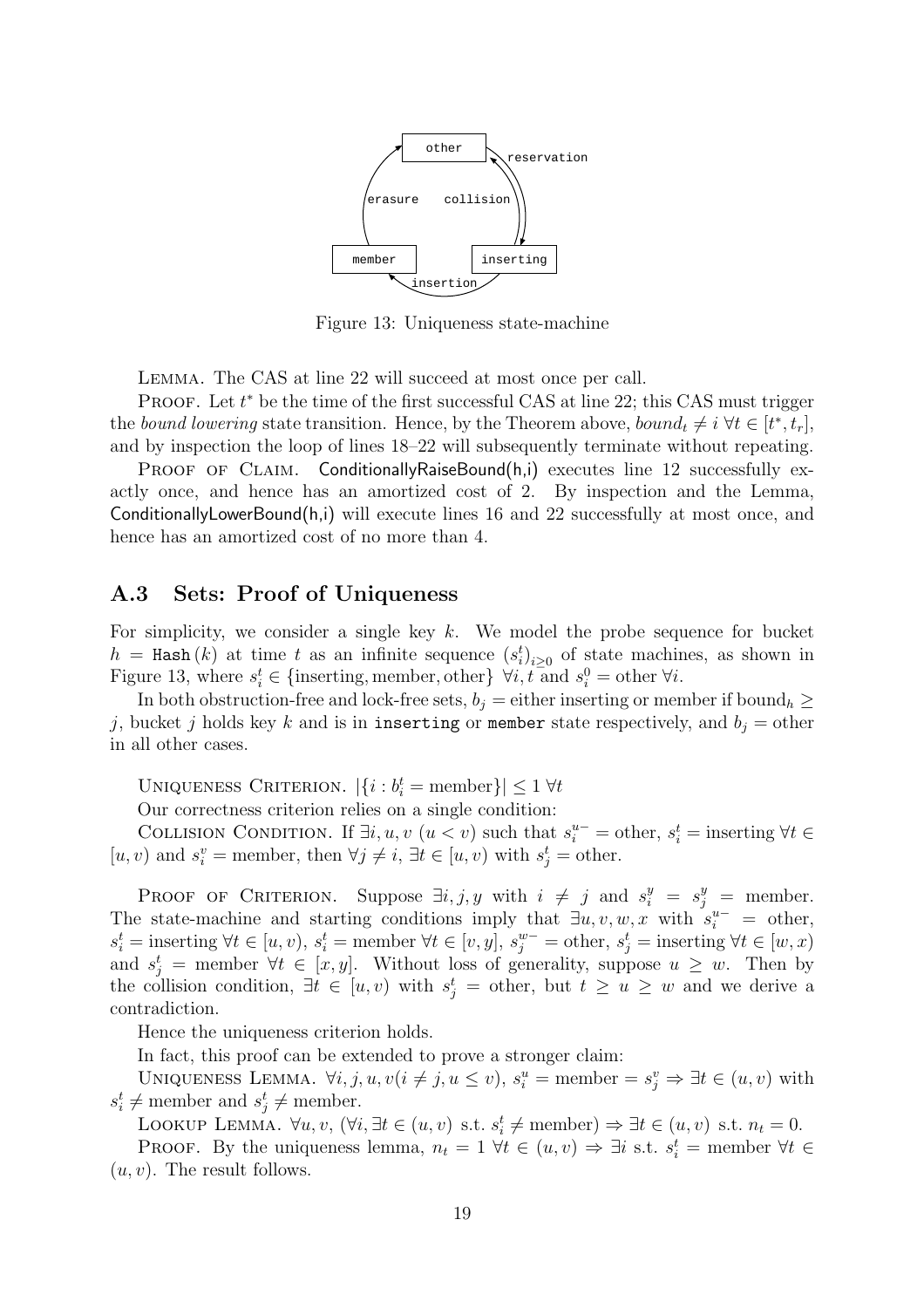#### A.4 Obstruction-Free Set: Proof of Correctness

We wish to show the pseudo-code in Figures 3 and 6 maintain a logical set, S, of keys. For simplicity, we consider a single key k.

DEFINITIONS.

 $n_t = |\{i : s_i^t = \text{member}\}|$  $k \in S_t \iff n_t = 1$  $I' = \{t : k \notin S_{t-}, k \in S_t\}$  $E' = \{t : k \in S_{t-}, k \notin S_t\}$  $L_s = \{$ Calls to Lookup(k) that return true}  $L_f = \{$ Calls to Lookup(k) that return false}  $I_s = \{$ Calls to Insert(k) that return true}  $I_f = \{$ Calls to Insert(k) that return false}  $E_s = \{$ Calls to Erase(k) that return true}  $E_f = \{$ Calls to Erase(k) that return false}

If x is a function call,  $t_c^x$  is the time it was called,  $t_r^x$  the time it returns, and  $t_n^x$  the last time it executed line *n*.

The code is correct iff it satisfies the following criteria:

LOOKUP CRITERION.  $\forall x \in L_s, \exists t \in [t_c^x, t_r^x] \text{ s.t. } k \in S_t. \ \forall x \in L_f, \exists t \in [t_c^x, t_r^x] \text{ s.t. } k \notin I$  $S_t$ .

INSERTION CRITERION.  $\exists f: I_s \to I', f$  a bijection, with  $f(x) \in [t_c^x, t_r^x]$ ,  $k \notin S_{f(x)}$ and  $k \in S_{f(x)} \forall x \in I_s$ .  $\forall x \in I_f$ ,  $\exists t \in [t_c^x, t_r^x]$  s.t.  $k \in S_t$ .

ERASURE CRITERION.  $\exists g : E_s \to E'$ , g a bijection, with  $g(x) \in [t_c^x, t_r^x]$ ,  $k \in S_{g(x)}$ and  $k \notin S_{g(x)} \forall x \in E_s$ .  $\forall x \in E_f$ ,  $\exists t \in [t_c^x, t_r^x]$  s.t.  $k \notin S_t$ .

BOUND LEMMA. bound<sup>t</sup> =  $i \Rightarrow s_j^t$  = other  $\forall j > i$ 

PROOF. Immediate consequence of definitions.

CLAIM. The lookup criterion holds.

PROOF. Lookup(k) returns true only if  $\exists t, i \ (t \in [t_c, t_r])$  s.t.  $s_i^t =$  member, which by the uniqueness criterion implies  $n_t = 1$ . Appealing to the bound lemma, Lookup(k) returns false only if  $\forall i, \exists t \in [t_c, t_r]$  s.t.  $s_i^t \neq \text{member}$ , which by the lookup lemma implies  $\exists t \in [t_c, t_r]$  s.t.  $n_t = 0$ .

INSERT LEMMA. inserting  $\rightarrow$  member state transitions occur only at line 61, at time  $t_{61}$ 

PRE-CONDITION ON LINE 57.  $s_j^{t_{56}} =$  member.

PRE-CONDITIONS ON LINE 62.  $s_i^{t_{61}^-} \neq$  member,  $s_i^{t_{61}} =$  member and  $\forall j \neq i, \exists t \in$  $[t_{49}, t_{61})$  s.t.  $s_i^t \neq$  member.

PROOFS. Inspection of the pseudo-code, and appeal to the bound lemma.

CLAIM. The insertion criterion holds.

PROOF. Insert(k) returns after passing through either lines 57–60, returning false, or line 62, returning true. The pre-condition on line 57 implies  $n_{t_{56}} = 1$ . The pre-conditions on line 62 satisfy the collision condition, and hence by the uniqueness lemma,  $n_{t_{61}-} = 0$ and  $n_{t_{61}} = 1$ . Further, only one thread can succeed in the CAS at line 61 at time  $t_{61}$ for bucket i, and no other threads can succeed at that time for any other bucket by the uniqueness lemma; hence if f maps  $x \in I_s$  to  $t_{61}^x$ , f is an injection. By the insert lemma, f is also a surjection, and hence a bijection from  $I_s$  to  $I'$  with the desired properties.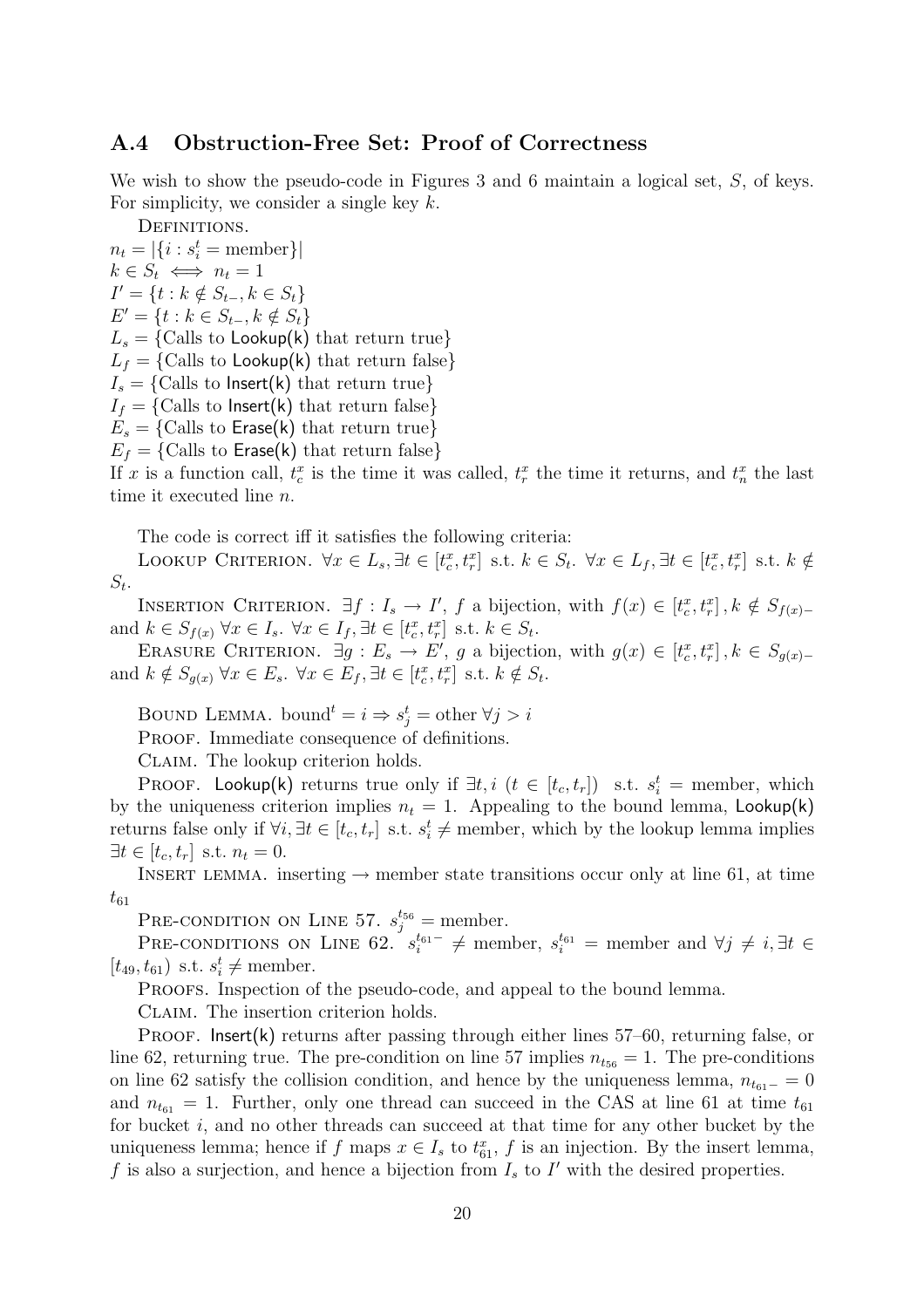ERASE LEMMA. member  $\rightarrow$  other state transitions occur only at line 68, at time  $t_{68}$ . PRE-CONDITIONS ON LINE 69.  $s_i^{t_{68}-}$  = member and  $s_i^{t_{68}} \neq$  member.

PRE-CONDITION ON LINE 72.  $\forall i, \exists t \in [t_{65}, t_{72}) \text{ s.t. } s_i^t \neq \text{member.}$ 

CLAIM. The erasure criterion holds.

PROOF. Erase(k) returns after passing through either lines 69–71, returning true, or line 72, returning false. By the lookup lemma, the pre-condition on line 62 implies  $\exists t \in [t_{65}, t_{72})$  s.t.  $n_t = 0$ . The pre-conditions on line 69 satisfy the requirements of the erasure condition. Further, only one thread can succeed in the CAS at line 68 at time  $t_{68}$ for bucket  $i$ , and no other threads can succeed for any other bucket at that time by the uniqueness lemma; hence if g maps a successful  $\text{Erase}(k)$  to its  $t_{68}$ , g is an injection. By the erase lemma,  $g$  is also a surjection, and hence a bijection from  $J$  to  $J'$  as desired.

#### A.5 Obstruction-Free Set: Proof of Progress

Both Lookup and Erase are lock-free, and hence obstruction-free, as the bounds returned by GetProbeBound cannot exceed the largest index of any bucket in the table. Insert(k) only repeats lines 48–61 if the ultimate CAS fails, which only occurs if the value written at line 49 is concurrently altered. In isolation the loop will terminate, making the function obstruction-free.

#### A.6 Lock-Free Set: Proof of Correctness

The proof of correctness for the lock-free set is identical in structure to that of the obstruction-free set, and will not be duplicated.

#### A.7 Lock-Free Set: Proof of Progress

#### DEFINITIONS.

Let  $e_t =$  $\sqrt{ }$  $\int$  $\overline{\mathcal{L}}$  $-1$  if  $\exists j$  s.t.  $s_j^t$  = member  $\infty$  if ∀j, s<sup>t</sup><sub>j</sub> = other  $min\left\{j : s_j^t = \text{inserting}\right\}$  otherwise

Let  $(t_i)$  be the increasing sequence s.t.  $\{t_i\} = \{t : e_t \neq e_{t-}\}\;$  let  $e_i = e_{t_i}$  for brevity. If  $e_i \in [0, \infty)$ , let  $T_i$  be the last thread that put cell  $e_i$  into inserting state by time  $t_i$ . Thread T running **Insert(k)** is said to *abort after time t* if  $t \in [t_{76}, t_r]$  and T returns failure.

PRECEDENCE LEMMA.  $\exists i, u, v \ (u \lt v) \text{ s.t. } s_i^u = \text{other}, s_i^t = \text{inserting } \forall t \in [u, v), s_i^v =$ other  $\Rightarrow \exists j, t \in [u, v)$  s.t. either  $s_j^t$  = member or  $s_j^t$  = inserting and  $j < i$ .

ASSIST LEMMA. If Assist(k,...) returns true,  $\forall i \ \exists t \in [t_c, t_r]$  s.t.  $s_i^t = \text{other}$ . If Assist(k,...) returns false after executing line 76 at  $t_{76}$ , either  $e_t = -1 \ \forall t \in [t_{76}, t_r]$ , or  $\exists t \in [t_{76}, t_r] \text{ with } e_{t-} \neq e_t.$ 

PROOF. Inspection of pseudo-code.

SAWTOOTH LEMMA.  $0 < e_{i-1} < e_i \Rightarrow e_{i-2} < e_{i-1}$ .

PROOF.  $0 < e_{i-1} < e_i$  only if  $s_{e_i}^{t_i} =$  other and  $s_{e_i}^{t_i-} =$  inserting. By the precedence lemma,  $\exists t' < t_i$  s.t.  $s_{e_i}^t = \text{inserting } \forall t \in [t', t_i)$ , and  $\exists j$  s.t. either  $s_{j}^{t'} = \text{member or } j < i$ and  $s_j^{t'} =$  inserting. Since  $s_{e_i}^t =$  inserting  $\Rightarrow e_t \leq e_i$  by definition,  $s_j^{t'} =$  member  $\Rightarrow e_j =$  $-1$ , and  $s_j^{t'}$  = inserting  $\Rightarrow e_j < j$ , it follows that  $e_{t'} < j$ . The lemma follows.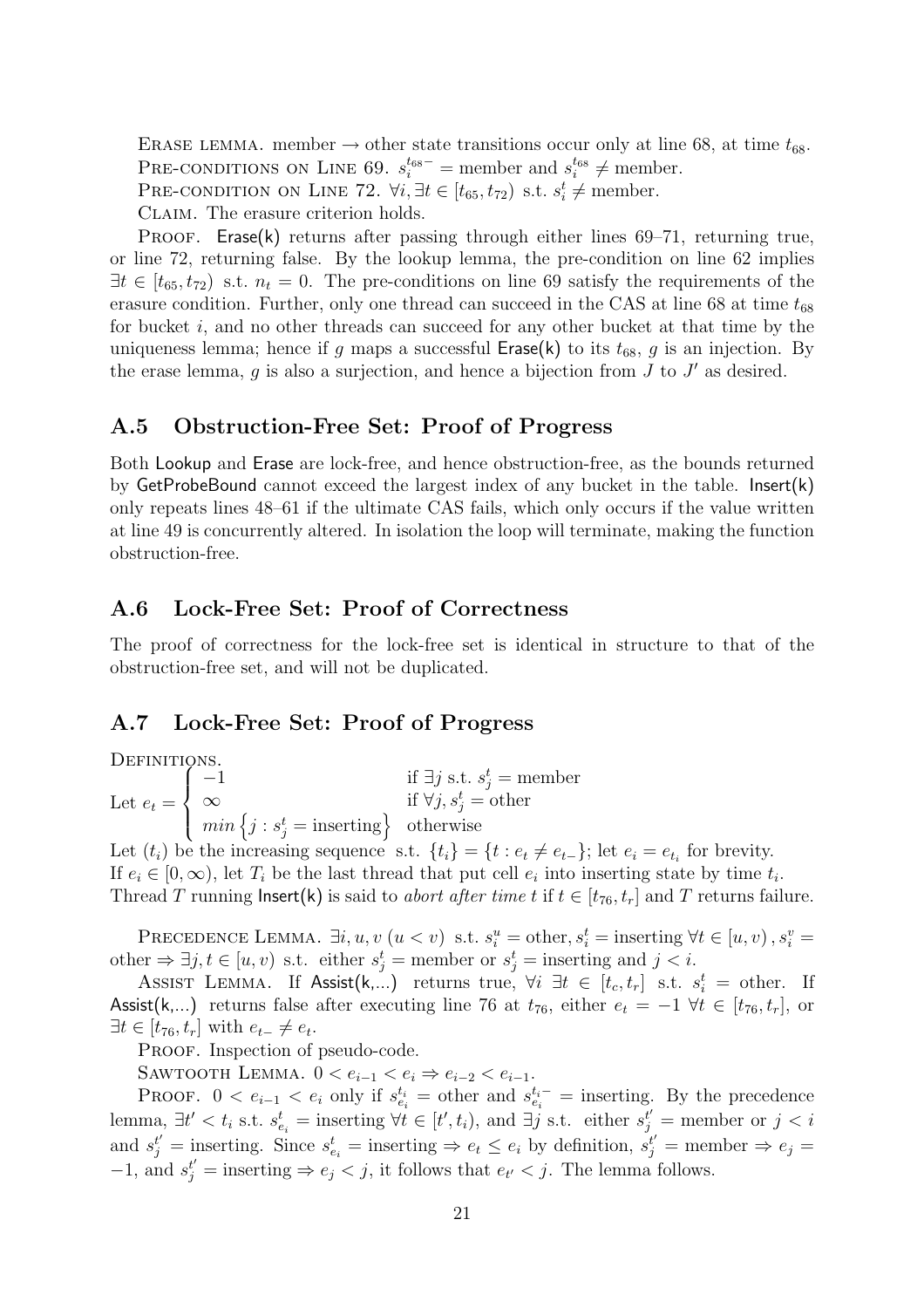INCREASE LEMMA. If  $s_i < s_{i+1} < ... < s_j$ , some  $i, j$ , then

 $|\{k \in [i,j): T_k \text{ aborts after } t_k\}| \geq j - i - N, \text{ where } N \text{ is the number of threads.}$ 

PROOF.  $T_i = T_j$  only if thread  $T_i$  completed its first operation and started a new one. If  $e_i < e_{i+1}$ , thread  $T_i$  can only return from **Insert**(k) after retrying Assist(k,...) or failing.  $|\{T_k : k \in [i,j)\}| \leq N$  gives the result.

DECREASE LEMMA. If  $s_i > s_{i+1} > ... > s_j$ , some  $i, j$ , then

 $|\{k \in [i,j): T_k \text{ aborts after } t_k\}| \geq j - i - N, \text{ where } N \text{ is the number of threads.}$ 

PROOF.  $T_i = T_j$  only if thread  $T_i$  completed its first operation and started a new one. If  $e_k$  < −1  $\forall k \in [i, j]$ , thread  $T_i$  can only return from Insert(k) after retrying Assist(k,...) or failing.  $|\{T_k : k \in [i,j)\}| \leq N$  gives the result.

 $\begin{array}{cc} \text{COST} & \text{LEMMA}. \\ \hline \end{array}$  $\{(t, j) : t \in [t_i, t_{i+1}), s_j^{t-} = \text{inserting}, s_j^t = \text{other}\}\Big| \leq 2N \ \forall i \text{ where}$  $e_i \neq -1$ 

PROOF. Consequence of assist lemma: observe that if any thread call  $\mathsf{Assist}(\mathsf{k},\ldots)$ , either  $e_t = -1$  for the entire duration, or the value of  $(e_t)$  must change, and every state transition other  $\rightarrow$  inserting must be followed by a call to Assist(k,...).

CLAIM. The pseudo-code in Figure 10 is lock-free.

**PROOF.** Let  $p_t$  be the *progress* at time t. Moving a cell from inserting state increments the progress counter, while each call to lnsert(k) decrements it by  $4N^2$ . We wish to show that  $p_t \leq 0 \ \forall t$ .

By the cost lemma,  $p_{t_{i+1}} - p_{t_i} \leq 2N \ \forall i$ . By the sawtooth, increase and decrease lemmas,  $e_t$  can change at most  $2N$  times before an operation completes. The claim follows.